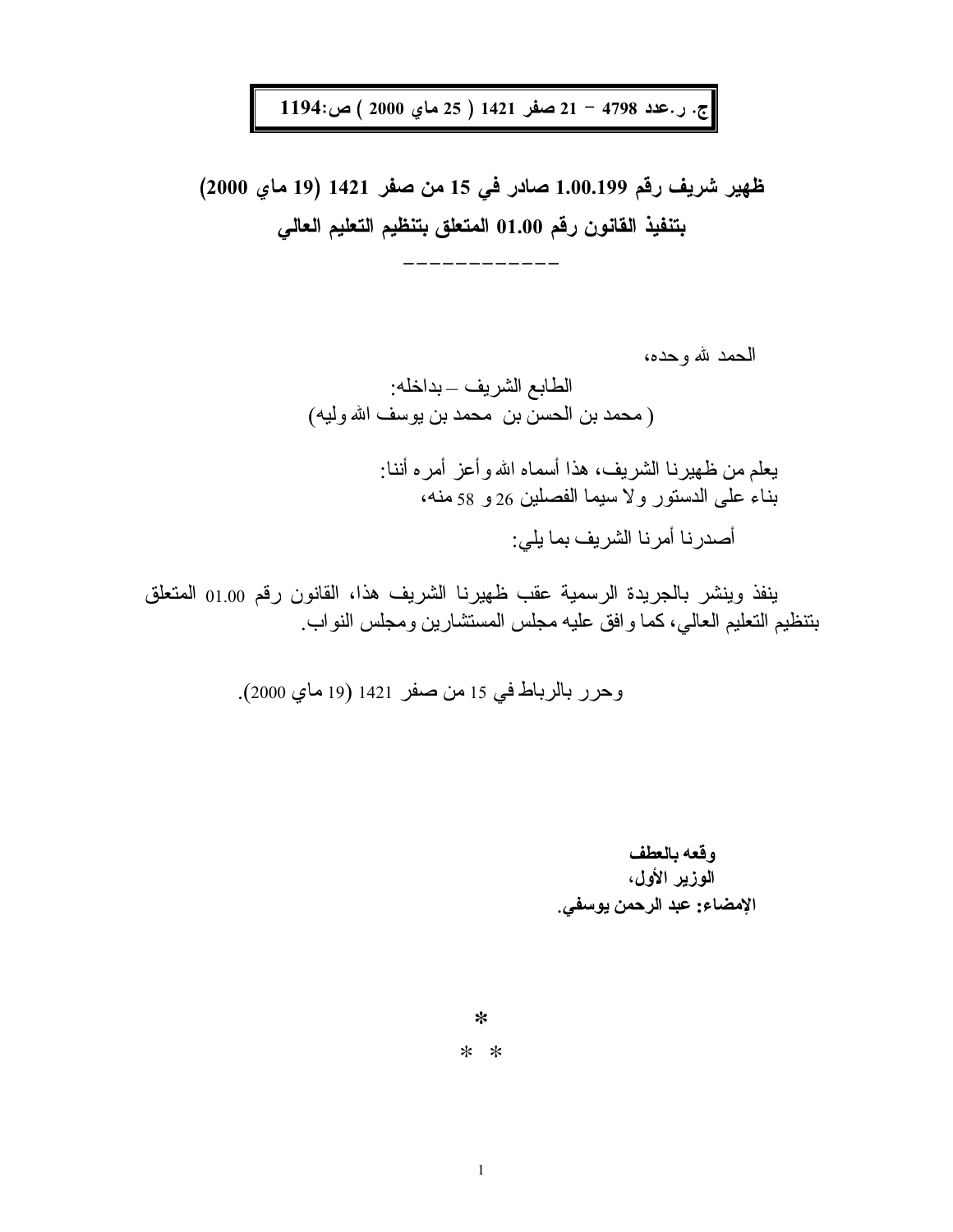# قانون رقم 01.00

# يتعلق بتنظيم التعليم العالى

# مبادئ وأهداف

# المادة 1

برنكز النعليم العالبي، موضوع هذا القانون على المبادئ الآنية: – يدرس وينمو ويتطور في إطار التمسك بمبادئ العقيدة الإسلامية وقيمها. – يفتح في وجه جميع المواطنين المتوفرين على الشروط المطلوبة على أساس نكافؤ الفر ص .

– بمارس وفق مبادئ حقوق الإنسان والتسامح وحرية التفكير والخلق والإبداع مع الاحترام الدقيق للقواعد والقيم الأكاديمية وللموضوعية والصرامة والأمانة العلمية والنزاهة الفكر ية.

– يوضع تحت مسؤولية الدولة التي تتولى التخطيط له وتتظيمه وتطويره وضبطه ونوجيهه حسب المتطلبات الاقتصادية والاجتماعية والثقافية للأمة التبي تحدد السياسة الوطنية في هذا المجال بنعاون مع المجموعة العلمية، وعالم الشغل والاقتصاد، وكذلك مع الجماعات المحلية والجهات بصفة خاصة.

– يعمل على مواصلة نطوير الندريس باللغة العربية في مختلف ميادين النكوين ، ونسخير الوسائل الكفيلة بالدراسة والبحث اللغوي والثقافي الأمازيغي وإنقان اللغات الأجنبية وذلك في إطار برمجة محددة لتحقيق هذه الأهداف.

يشتمل التعليم العالمي على التعليم العالمي العام والتعليم العالمي الخاص.

ببهدف التعليم العالمي إلى:

– نكوين الكفاءات ونطوير ها ونتمية المعلومات ونشرها في جميع ميادين المعرفة؛

– الإسهام في النطورات العلمية والنقنية والمهنية والاقتصادية والثقافية للأمة مع الأخذ في الاعتبار الاحتياجات الخاصة للتتمية الاقتصادية والاجتماعية ؛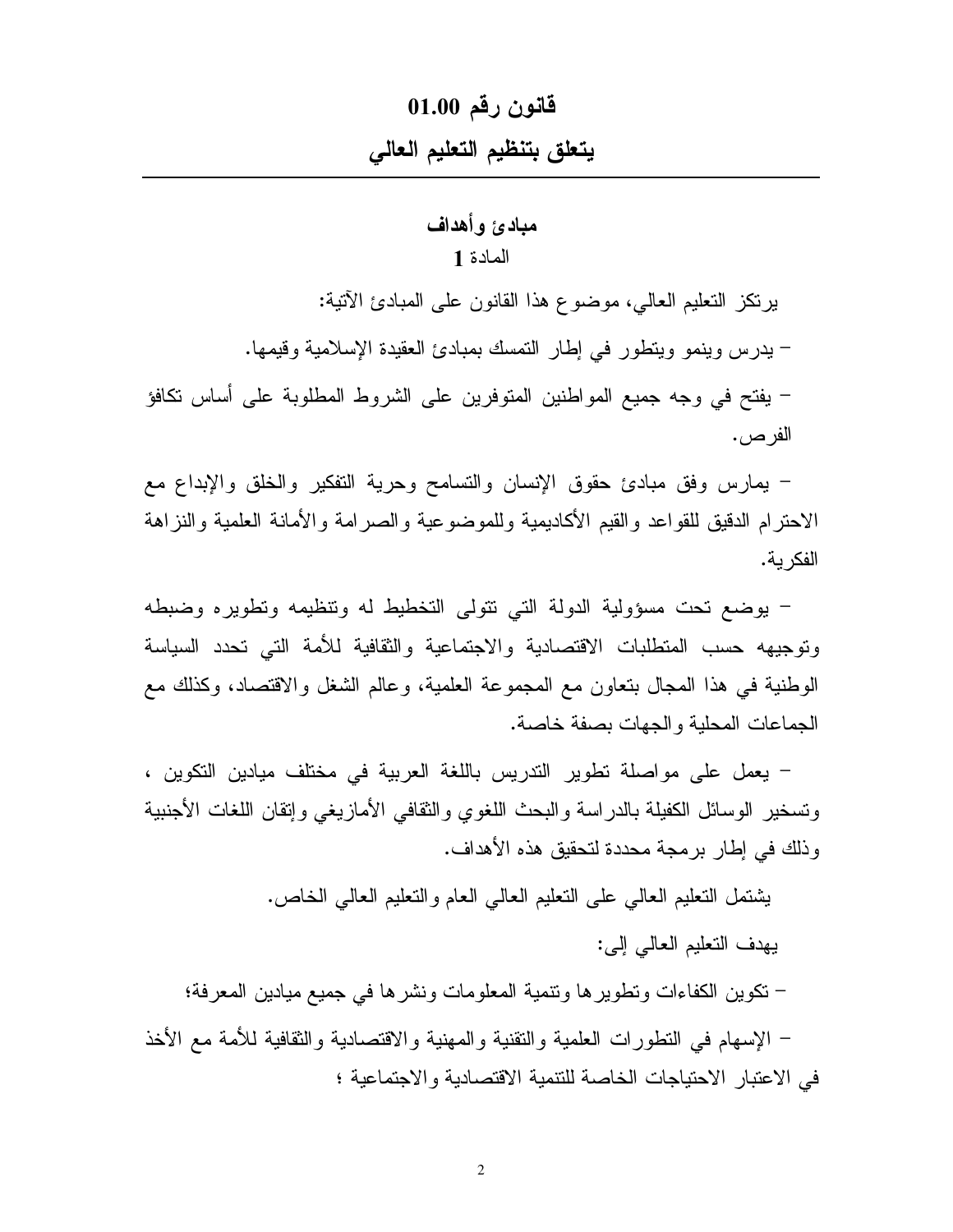– التمكن من العلوم والتقنيات والمهارات ونتميتها بواسطة البحث والابتكار؛ – الرفع من قيمة النراث النقافي المغربي والعمل على إشعاع قيمه العريقة.

الباب الأول التعليم العالي العام المادة 2

يدرس النعليم العالمي العام بالجامعات وبمؤسسات النعليم العالمي غير النابعة للجامعات. ونوزع أصناف التعليم بالكليات ومدارس المهندسين المسبوقة بالأقسام التحضيرية والمدارس والمعاهد العليا ومؤسسات نكوين الأطر البيداغوجية ونكوين النقنيين المتخصصين أو ما يماثلها.

ويمكن كذلك أن يدرس النعليم العالمي العام في أسلاك متخصصة للإعداد لمزاولة المهن المنظمة سواء بالجامعات أو بمؤسسات عليا موجودة أو التبي ستحدث خصيصا لهذا الغرض.

## المادة 3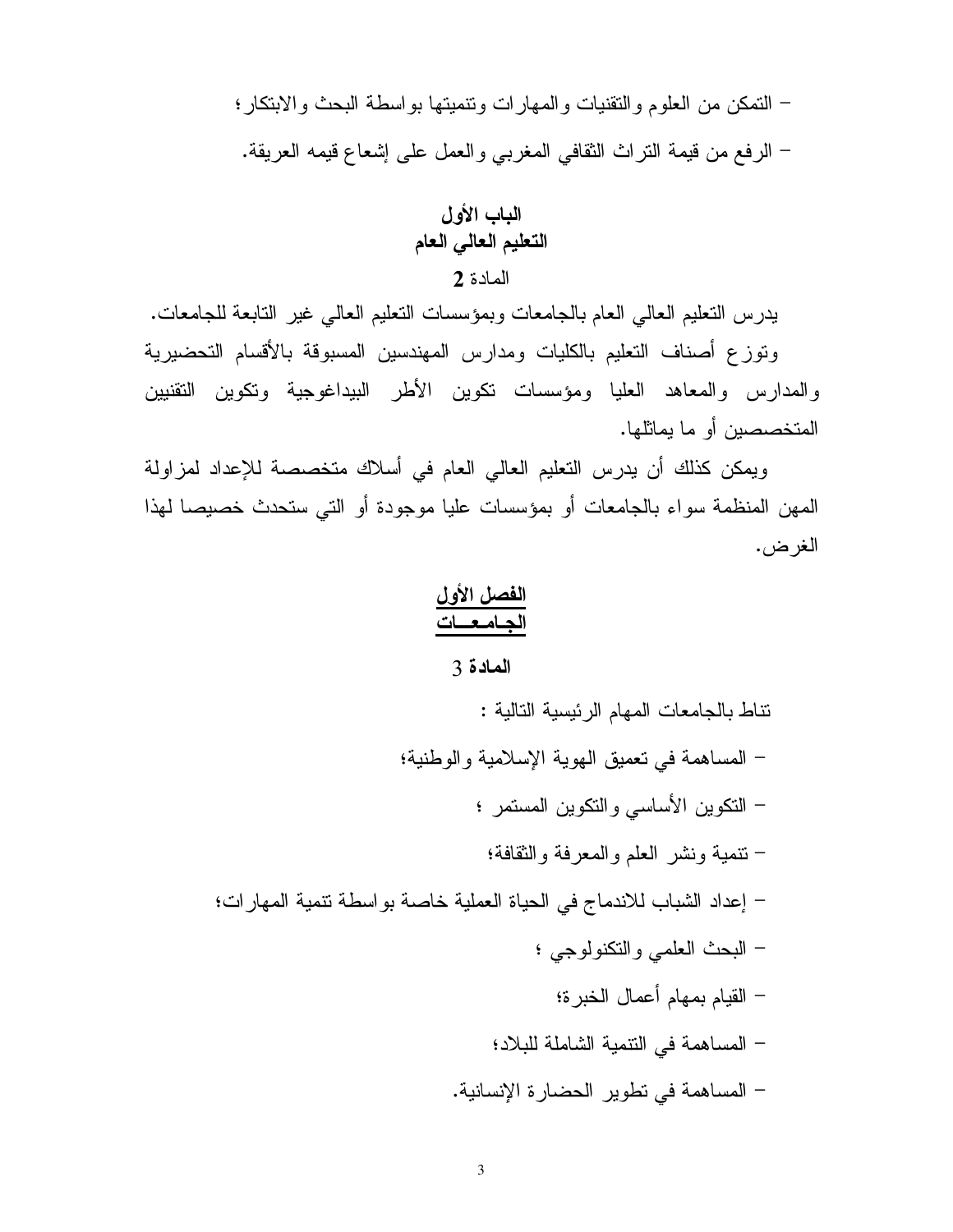وتختص الجامعات بصفة أساسية بتدريس جميع أصناف التعليم والتكوينات الأساسية ويتحضير الشهادات المتعلقة بذلك وتسليمها.

و تنظم النكو بنات المستمر ة لفائدة الأشخاص المندمجين أو غير المندمجين في الحياة العملية قصد تلبية حاجات فردية أو جماعية.

## المادة 4

تحدث الجامعات بقانون طبقا للفصل 46 من الدستور وتعتبر مؤسسات عمومية تتمتع بالشخصية المعنوية والاستقلال الإداري والمالبي.

وتخضع لوصاية الدولة التي تهدف إلى ضمان نقيد الأجهزة المختصة في هذه الجامعات بأحكام هذا القانون خصوصا ما بتعلق بالمهام المسندة إليها والسهر فيما بخصها بوجه عام على تطبيق النصوص التشريعية والتنظيمية المتعلقة بالمؤسسات العمومية.

#### المادة 5

تتمتع الجامعات في إطار مزاولة المهام المسندة إليها بالاستقلال البيداغوجي والعلمي و النقافي مع مراعاة أحكام هذا القانون.

يمكن للجامعات أن نبرم مع الدولة عقودا لسنوات عدة بشأن بعض أنشطة التكوين و البحث.

#### المادة 6

الجامعات متعددة التخصصات، ويمكن إن اقتضبي الحال أن تكون مختصبة. وتضم مؤسسات للتعليم ومؤسسات للتكوين ومؤسسات للبحث يطلق عليها بعده اسم "المؤسسات الجامعية " كما تضم مصالح للجامعة ومصالح مشتركة.

#### المادة 7

يحق للجامعات، في إطار المهام المسندة إليها بموجب هذا القانون، أن نقدم بموجب اتفاقيات خدمات بمقابل وأن تحدث محاضن لمقاولات الابتكار وأن تستغل البراءات والنراخيص وأن نسوق منتجات أنشطتها.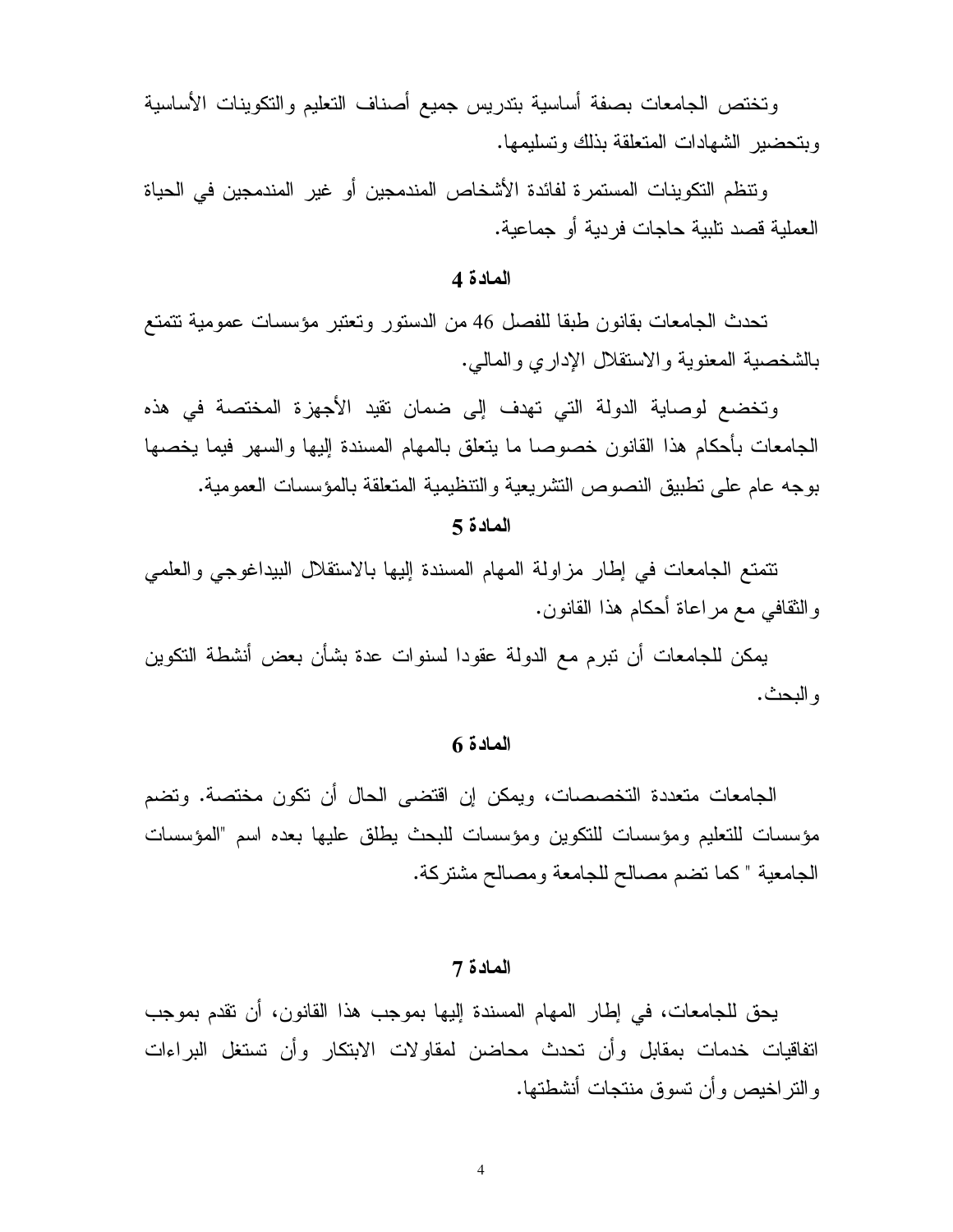ويحق لها، وفقا للتشريع الجاري به العمل وفي حدود الموارد المنيسرة المحصل عليها من الأنشطة المذكورة مساهمة منها في دعم النشاط المقاولاتي أن تقوم بما يلي:

 $\%$  20 المساهمة في مقاولات عمومية وخاصة بشرط ألا نقل هذه المساهمة عن 20  $\%$ من رأس مال المقاولات المذكورة ؛

– إحداث شركات تابعة بشرط أن يكون الغرض منها إنتاج سلع أو خدمات وتحسين قيمتها وتسويقها في الميادين الاقتصادية والعلمية والتكنولوجية والثقافية وأن تملك الجامعات ما لا يقل عن 50 % من رأس مال هذه الشركات النابعة.

تصادق الإدارة على المساهمات وإحداث الشركات النابعة المنصوص عليها في الفقرة الثانية من هذه المادة.

## المادة 8

بنظم الندريس بالمؤسسات الجامعية في مسالك وأسلاك ومجزوءات ونتوج بشهادات و طنبة.

وتحدد بنص نتظيمي مدة كل سلك وإسم الشهادات المطابقة له.

ونتكون مسالك النكوين من وحدات الزامية مشتركة بين جميع الجامعات ووحدات اختيارية نترجم النتوع بين الجامعات في إطار احترام حرية اختيار الطالب.

يجب أن يتوفر التدريس المذكورة على ما يلي :

– أن يشتمل على جذوع مشتركة وجسور بين مختلف المسالك وجسور بين مختلف المؤسسات؛

– أن يرتكز فيها مسار الطالب على النوجيه والنقييم وإعادة النوجيه ؛

– أن يتم تحصيل المجزوءات عن طريق التقييم المنتظم وترصيد المكتسب منها. ونحدد السلطة الحكومية الوصية بناء على اقتراح من مجلس الجامعة المعنية وبعد استطلاع رِ أي اللَّجنة الوطنية لنتسيق النَّعليم العالي المنصوص عليها في المادة 81 من هذا القانون شروط ولوج الأسلاك والمسالك ونظم الدراسات وكبفيات النقيبم وشروط الحصول على الشهادات.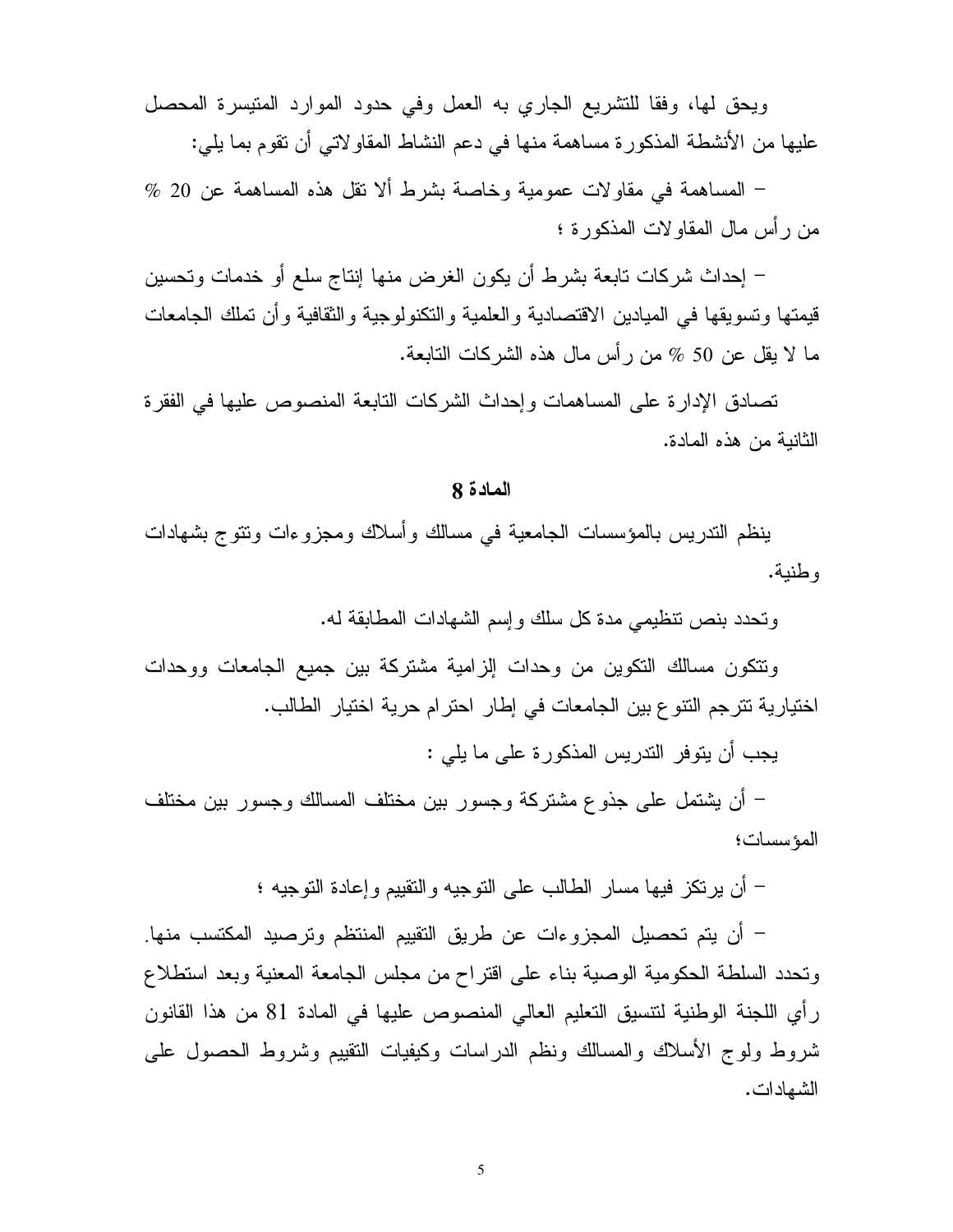يمكن للجامعات وفق الشروط المنصوص عليها في نظامها الداخلي إحداث شهادات خاصة بالجامعة في مجال النكوين الأساسي والنكوين المستمر .

وبِمكن أن نكون هذه الشهادات موضوع ًاعتماد من لدن السلطة الحكومية الوصية بعد استطلاع رأي اللجنة الوطنية لتتسيق التعليم العالى المشار إليها كما يمكن الاعتراف بمعادلة الشهادات المعتمدة للشهادات الوطنية.

#### المادة 9

يدير كل جامعة مجلس بتألف من:

- 1- رئيس الجامعة؛
- رئيس الجهة المعنية؛
- رئيس المجلس العلمي للجهة؛
- رئيس المجموعة الحضرية المعنية للجهة أو رئيس المجلس الإقليمي مقر الجامعة؛
	- مدير أو مديري الأكاديميات الجهوية للتربية والتكوين المعنية؛

2- سبعة ممثلين عن القطاعات الاقتصادية والاجتماعية من بينهم رؤساء الغرف المهنية وممثل واحد عن النعليم العالمي الخاص؛

3– ثلاثة ممثلين منتخبين من لدن ومن بين الأساتذة الباحثين عن كل مؤسسة جامعية مع مر اعاة تمثيلية مختلف فئات هيئات الأساتذة؛

- ثلاثة ممثلين منتخبين من لدن و من بين المستخدمين الإدار بين و التقنبين بالجامعة؛  $2 -$ 
	- ثلاثة ممثلين منتخبين من لدن ومن بين طلبة الجامعة؛  $3-$ 
		- رؤساء المؤسسات الجامعية بالجامعة المعنية؛  $4-$

رئيس مؤسسة للتعليم العالى العمومي غير نابعة للجامعة يعين من قبل مجلس  $5-$ النتسيق المنصوص عليه في المادة 28 بعده.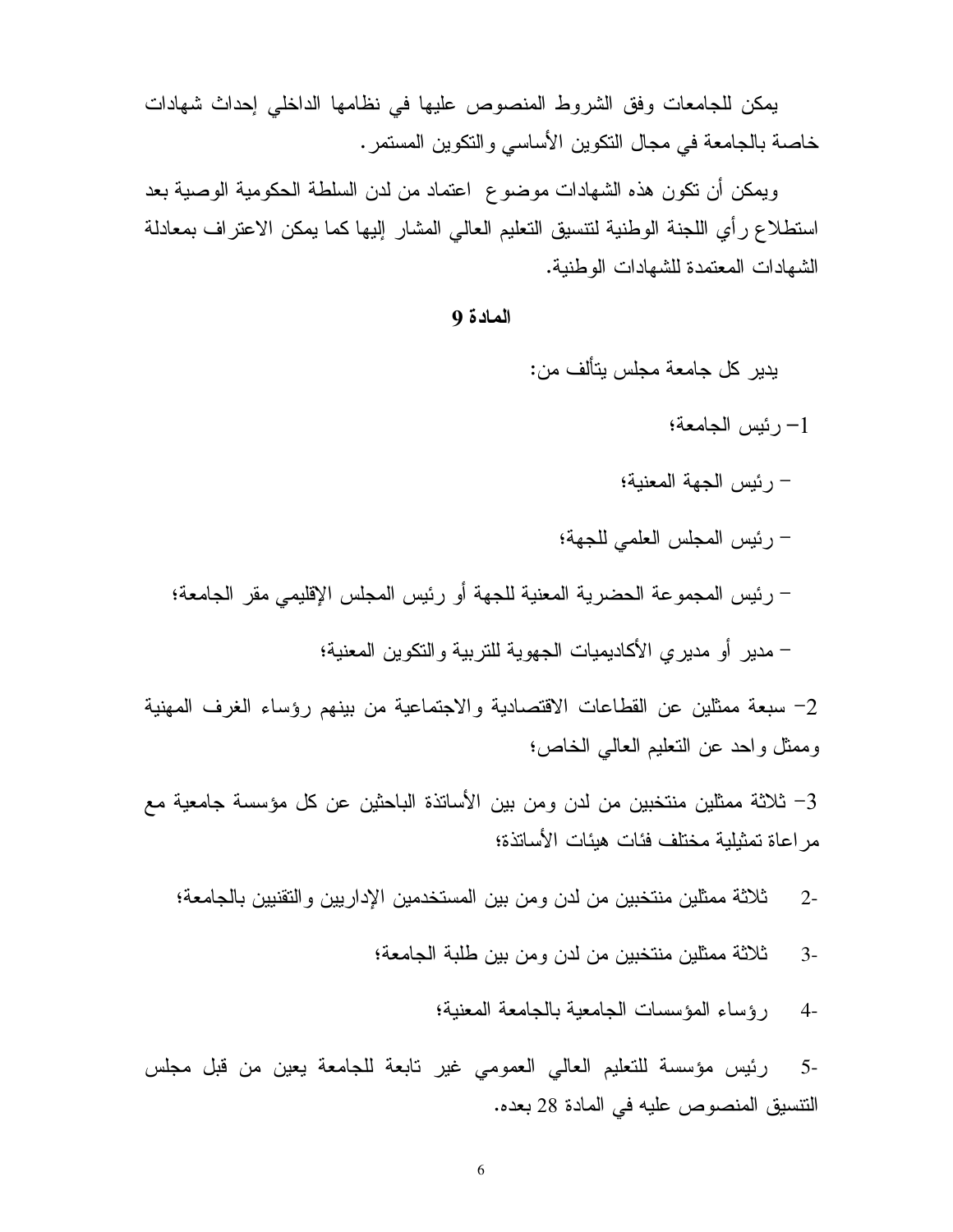ويمكن أن يدعو الرئيس على سبيل الاستشارة كل شخص مؤهل.

وتحدد بنص نتظيمي كيفية تعيين وانتخاب الأعضاء المنصوص عليهم في 2 و3 و4 و 5 أعلاه.

ينبثق ويعين من بين مجلس الجامعة مجلس للندبير نتاط به المهام الإدارية والمالية على أساس نساوي الأعضاء بين المعينين والمنتخبين وتحدد طريقة تعيين أعضائه بنص تتظيمي.

وإذا تغيب رئيس الجامعة أو عاقه عائق أو في حالة شغور المنصب، بنولي رئاسة مجلس الجامعة رئيس مؤسسة جامعية تعينه لهذه الغاية السلطة الحكومية الوصية.

## المادة 10

إذا لم يعين الأعضاء المنتخبون من لدن نظر ائهم داخل الآجال المقرر ة في الأحكام المتعلقة بكيفية الانتخاب المشار إليها في المادة 9 أعلاه اعتبر مجلس الجامعة مكونا بصفة قانونية بحضور باقي أعضائه.

## المادة 11

يتمتع مجلس الجامعة بجميع السلطات والصلاحيات اللازمة لإدارة الجامعة. ويجتمع بدعو ة من رئيسه بمبادر ة منه أو بطلب مكتوب من ثلث أعضاء المجلس على الأقل كلما استلز مت ذلك حاجة الجامعة ومر نين على الأقل في كل سنة محاسبية:

إحداهما لحصر القوائم التركيبية للسنة المحاسبية المنتهية؛

و الأخرى لدر اسة وحصر ٍ ميز انية السنة المو الية و برنامج عملها.

يتداول مجلس الجامعة بصفة قانونية بحضور نصف أعضائه على الأقل.

وإذا لم يتوفر النصاب القانوني، جاز بعد ثمانية أيام عقد اجتماع ثان بصفة قانونية دون اعتبار شرط النصاب .

ونتخذ القرارات بأغلبية الأعضاء الحاضرين. وفي حالة تعادل الأصوات يرجح الجانب الذي ينتمي إليه الرئيس.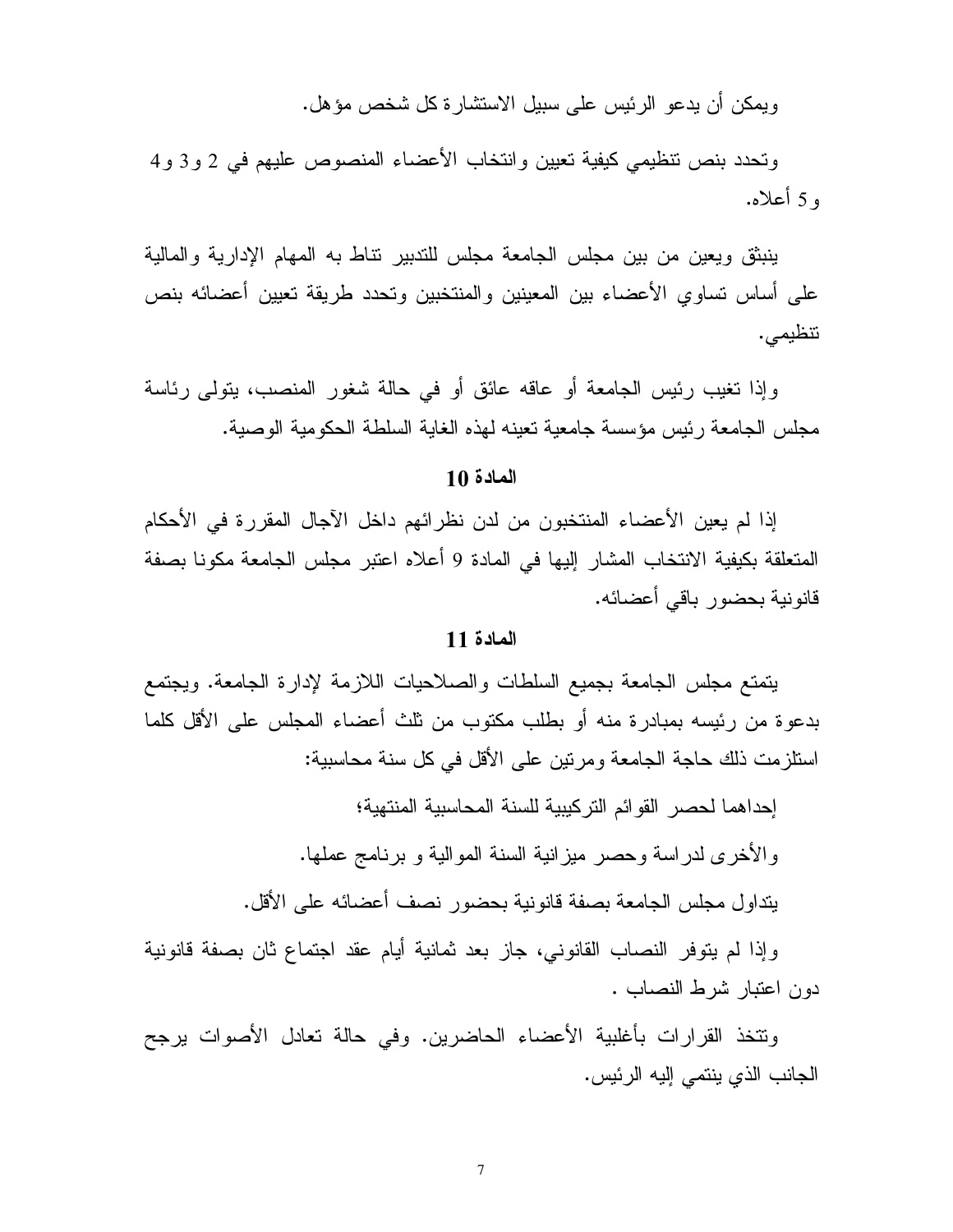#### المادة 12

يتداول مجلس الجامعة في جميع المسائل المتعلقة بمهام الجامعة وحسن سيرها.

ولهذه الغاية إضافة إلى الاختصاصات الأخرى المخولة له بموجب هذا القانون، يقوم مجلس الجامعة بالمهام التالية :

– اتخاذ جميع الندابير الرامية إلى تحسين التسيير بالجامعة؛

– اقتراح جميع الإصلاحات المتعلقة بالتكوينات المدرسة داخلها؛ واتخاذ كل الندابير ذات الطابع البيداغوجي الهادفة إلى نحسين جودة التكوين؛

– إعداد نظامه الداخلي وكذا النظام الداخلي للجامعة وعرضهما على السلطة الحكومية الوصية قصد المصادقة عليهما في أجل لا يتعدى 30 يوما وإلا يصبحا نافذين؛

> – إبداء رأيه في طلبات الاعتماد المقدمة من لدن المؤسسات الجامعية؛ – الموافقة على مشاريع إحداث مسالك النكوين و البحث؛

> > – المو افقة على مشروع ميز انية الجامعة؛

– نوزيع الاعتمادات المالية على مختلف المؤسسات الجامعية ومصالح الجامعة والمصالح المشتركة بالجامعة؛

– تحديد أنظمة التعويضات التكميلية المشار إليها في الفقرة الثالثة من المادة 17 بعده؛

– نحديد الندابير الرامية إلى نحسين نوجيه وإعلام الطلبة والتشجيع على نتظيم الأنشطة النقافية والرياضية؛

– إصدار توصيات في شأن التدابير الكفيلة بتيسير الاندماج المهنى للحائزين على الشهادات؛

– المصادقة على الاتفاقات والاتفاقيات ولا سيما المبرمة منها مع مؤسسات النعليم العالمي الخاص فيما يخص مسلكا أو مسالك معتمدة؛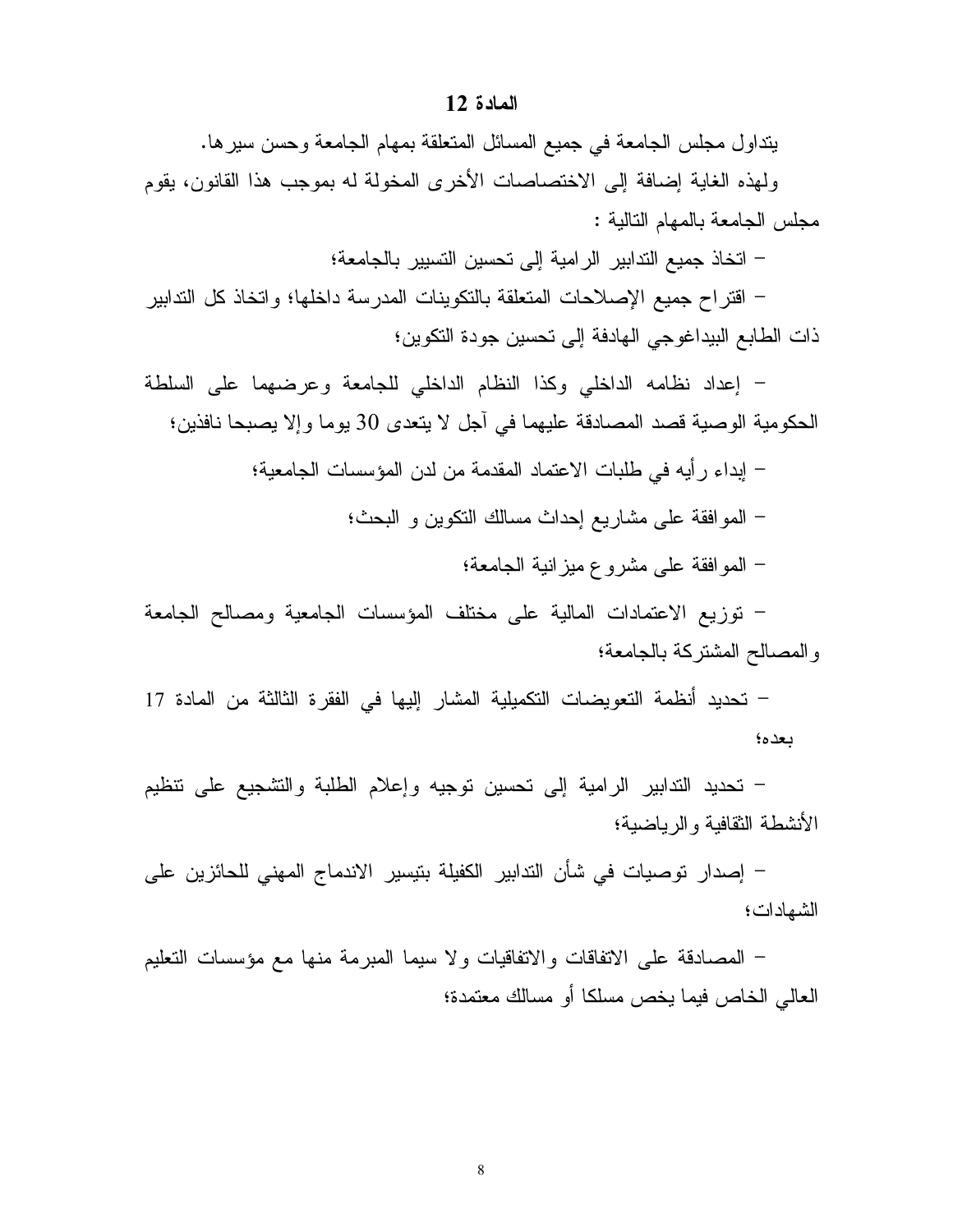– التقرير في موضوع إحداث الشهادات الخاصة بالجامعة المقترحة من لدن مجالس المؤسسات وكذا كيفية تحضيرها وشروط الحصول عليها وذلك فيما يخص التكوين الأساسي والنكوين المستمر؛

- اقتراح إحداث مؤسسات جامعية؛
- المو افقة على إحداث المراكز المقترحة من قبل مجالس المؤسسات الجامعية؛
	- قبول الهبات والوصابا؛
- انتداب رئيس الجامعة لاقتناء عناصر من الممتلكات العقارية للجامعة أو نفويتها.

غير أن مداولات مجلس الجامعة المنعلقة بالاقتناءات والنفوينات العقارية والاقتراضات والمساهمات في المقاولات العمومية أو الخاصة وبإحداث الشركات التابعة لا تصبح قابلة للتنفيذ إلا بعد المصادقة عليها من لدن الإدارة وفي أجل لا يتعدى 30 يوما وإلا أصبحت نافذة.

ويخول مجلس الجامعة الصلاحيات الإدارية والمالية لمجلس الندبير المنصوص عليه في المادة 9 أعلاه.

كما يجوز لمجلس الجامعة أن يفوض بعض صلاحياته إلى رئيس الجامعة أو إلى لجنة منبثقة عن هذا المجلس.

#### المادة 13

في حالة اعتز اض صعوبة خطير ة سير الجامعة أو استحالة انعقاد مجلس الجامعة وفق الكيفيات القانونية المطلوبة، ومع مراعاة أحكام المادة 10 أعلاه، يمكن للسلطة الحكومية الوصية بصفة استثنائية، وبعد استثنارة اللجنة الوطنية لتتسبق التعليم العالبي أن نتخذ قرارا معللا لممارسة جميع السلطات الكفيلة باستعادة السير العادي للجامعة أو لمجلس الجامعة المعنيين أو هما معا وذلك لمدة محددة بانتهاء الأسباب التي أدت إلى الوضعية الاستثنائية.

وتبلغ اللجنة الوطنية لتتسيق التعليم العالمي بالمقررات المتخذة في هذا الشأن.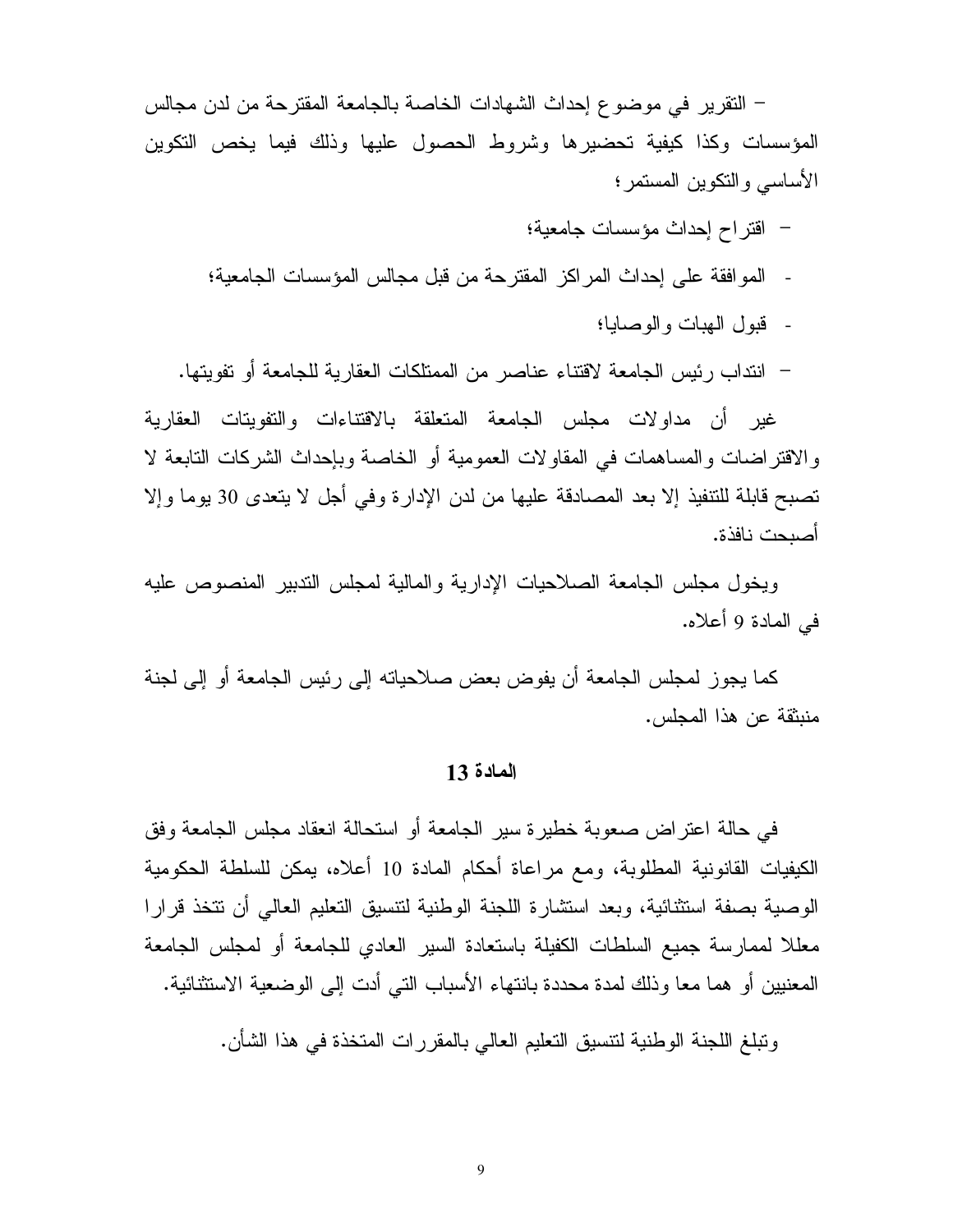#### المادة 14

يحدث مجلس الجامعة في حظيرته لجانا دائمة وإن اقتضى الحال لجانا خاصة لدراسة مسألة معبنة.

ويعين ممثليه لدى اللجنة المكلفة بالنتسيق مع التعليم العالى المشار إليها في الفقرة الثانية من المادة 6 من القانون رقم 07.00 بإحداث الأكاديميات الجهوية للتربية والتكوين.

ويحدد في النظام الداخلي للجامعة عدد اللجان الدائمة وتأليفها وكيفية سيرها.

## المادة 15

يسير الجامعة رئيس لمدة أربع سنوات، يختار بعد إعلان مفتوح للترشيحات من بين المنزشحين الذين يقدمون مشروعا خاصا لنطوير الجامعة.

وندرس هذه الترشيحات والمشاريع من لدن لجنة تعينها السلطة الحكومية الوصية، التي نوافيها اللجنة المذكورة بثلاثة ترشيحات تخضع للمسطرة المعمول بها فيما يتعلق بالتعيين في المناصب العليا.

ويحدد تكوين اللجنة بنص تتظيمي.

ويمكن للرئيس الذي انتهت مدة انتدابه أن يترشح لمرة ثانية وأخيرة.

## المادة 16

يرأس رئيس الجامعة مجلسها ويقوم بتحضير قراراته ونتفيذها ويتلقى اقتراحاته و أر ائه، ويحدد جدول أعماله طبقا للشروط المحددة في النظام الداخلي للمجلس.

ببرم الاتفاقات والإتفاقيات بعد موافقة مجلس الجامعة ويقوم بجميع الأعمال التحفظية.

يوقع على الشهادات الوطنية والشهادات الخاصة بالجامعة المسلمة من لدن المؤسسات التابعة لها.

> يمثل الجامعة أمام القضاء ويؤهل لرفع الدعاوى والدفاع باسمها. يقوم بالنتسيق بين المؤسسات الجامعية التابعة للجامعة.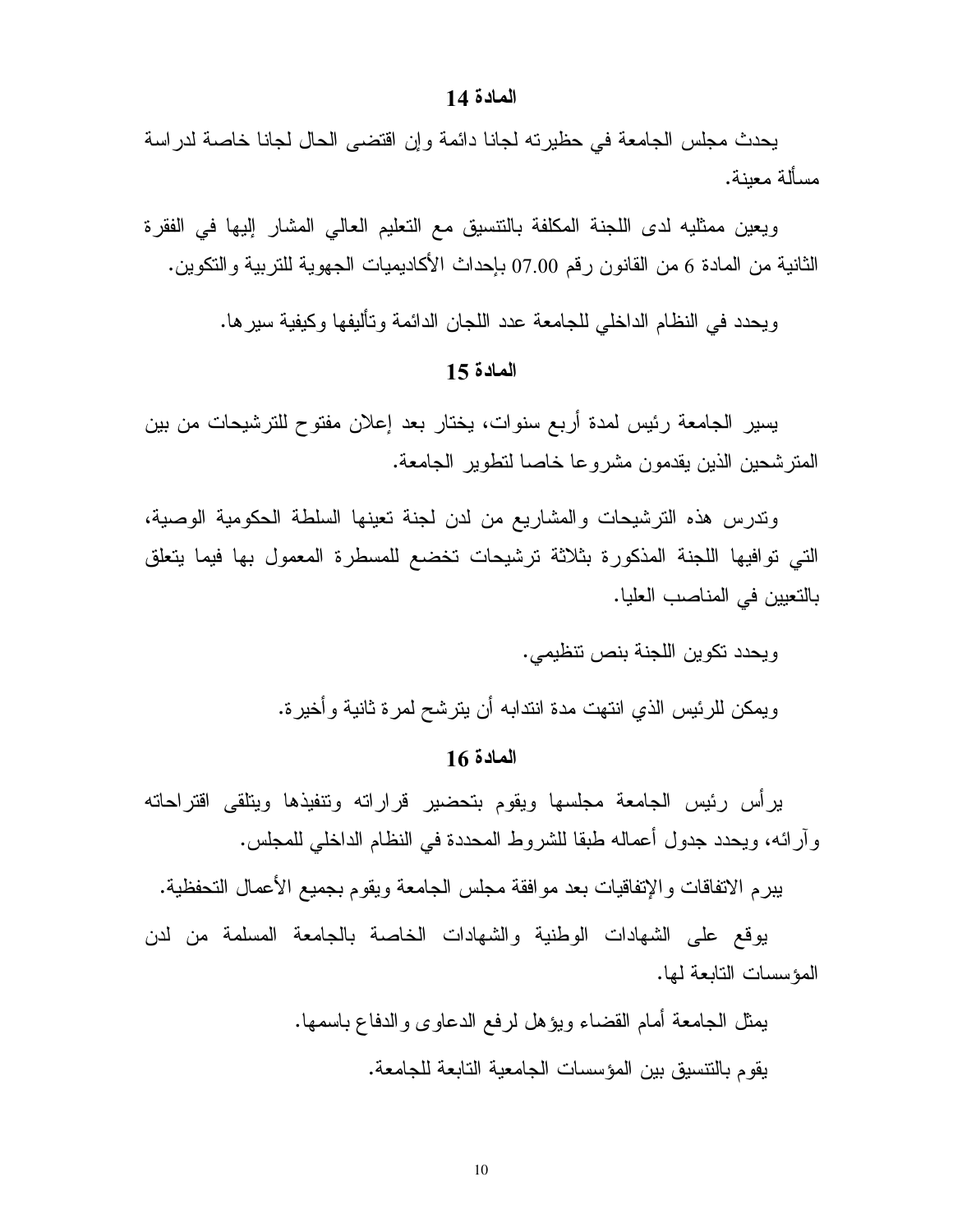يعين جميع الأسانذة الباحثين ومستخدمي الجامعة. ويحدد مقرات نعيين الأسانذة والمستخدمين الإداريين والنقنيين بالمؤسسات الجامعية ومصالح الجامعة والمصالح المشتر كة.

رئيس الجامعة هو الأمر بقبض موارد الجامعة وصرف نفقاتها.

ويفوض مجموع أو بعض سلطه كآمر بالصرف إلى عمداء ومديري المؤسسات الجامعية فيما يتعلق بالميادين الراجعة إلى اختصاصاتهم ولا سيما فيما يتعلق بميزانية التسيير وكذا التجهيز .

ويسهر على احترام النصوص التشريعية والتنظيمية الجاري بها العمل والنظام الداخلي داخل حرم الجامعة. ويجوز له أن يتخذ جميع الندابير التي تستلزمها الظروف طبقا للتشريع الجاري به العمل.

ويساعده نائبان للرئيس وكاتب عام.

يعين نائبا الرئيس من لدن السلطة الحكومية الوصية بناء على اقتراح من رئيس الجامعة على أن يكون على الأقل أحدهما أستاذا للتعليم العالمي.

ويعين الكاتب العام من لدن السلطة الحكومية الوصية بناء على اقتراح رئيس الجامعة من بين الحاصلين على شهادة للسلك الثاني من النعليم العالمي على الأقل والمثبتين نوفر هم على تجربة في التسيير الإدار ي.

## المادة 17

يحدد بمرسوم النظام الأساسى لمستخدمي الجامعات وكذا نظام التعويضات المخولة لهم.

غير أنه فيما يتعلق بالأساتذة الباحثين فإن قرارات نرسيمهم وترقيتهم وتأديبهم نتخذ بعد استطلاع رأي اللجان المتساوية الأعضاء بناء على اقتراح اللجان العلمية للمؤسسات الجامعبة المعنبة.

تؤهل الجامعات لمنح نعويضات نكميلية لمستخدميها قصد التشجيع والمنافسة من مو اردها الخاصة المتأتية من أعمال البحث وتقديم الخدمات.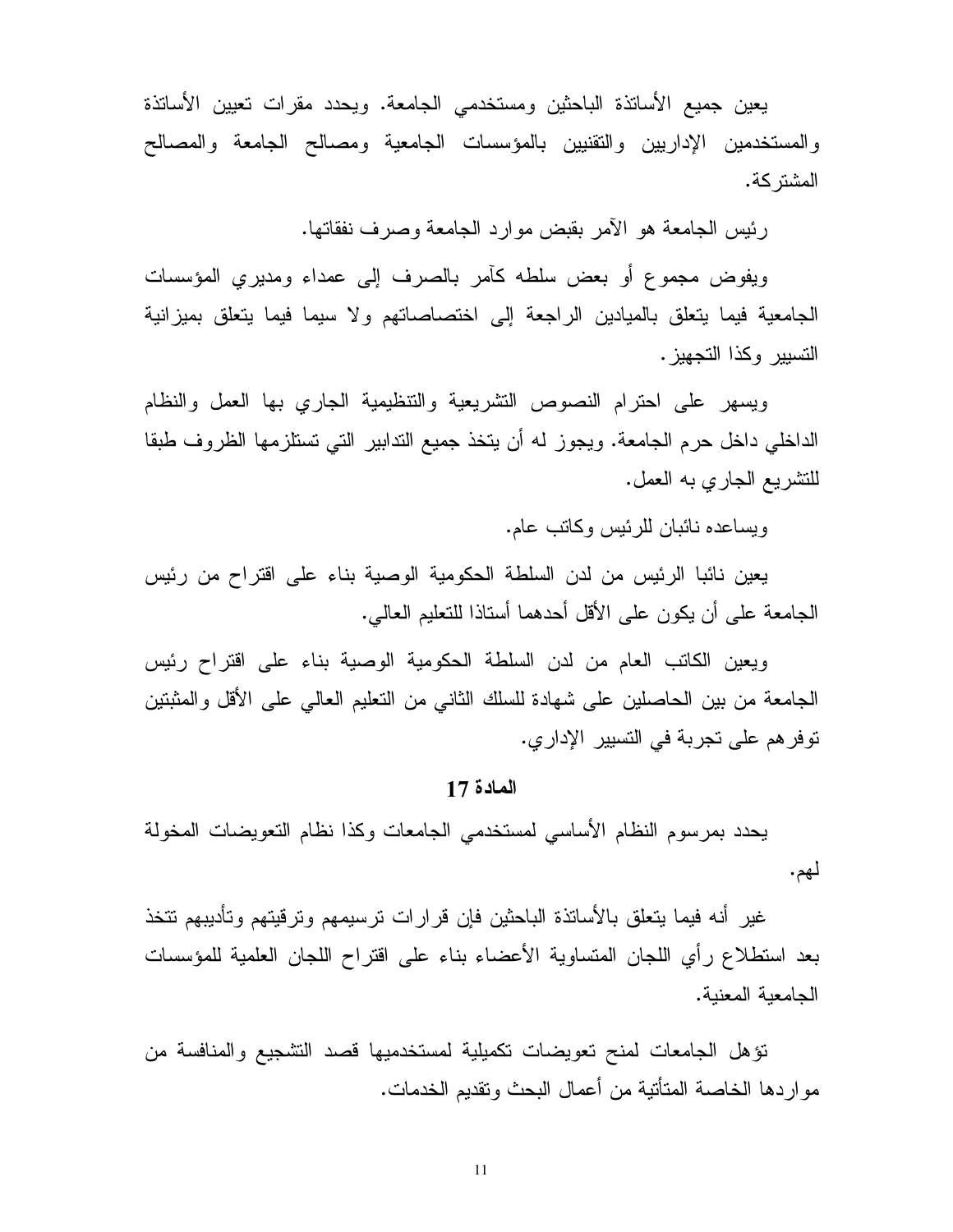## المادة 18

نشتمل ميزانية الجامعة على ما يلي :

في باب الموارد :

- \* الإعانات التي تقدمها الدولة ؛
- \* الرسوم المحصل عليها برسم التكوين المستمر ؛

\* المداخيل والموارد وجميع المحاصيل الأخرى المأذون فيها بموجب النصوص التشريعية والتنظيمية الجارى بها العمل ؛

\* المحاصيل والأرباح المتأنية من القيام بالأبحاث ومن نقديم الخدمات ولا سيما منها أعمال الخبر ة؛

- \* المحاصيل والأرباح المتأتية من العمليات التي تقوم بها الجامعة ومن ممتلكاتها ؛
	- \* عوائد القروض المبرمة مع هيئات مالية ودولية ؛

\* الموارد ذات الطابع العرضبي المحصل عليها من بيع سلع أو قيم أو من أي مصدر آخر ؛

- \* تسببقات الخز بنة القابلة للسداد ؛
	- \* الموارد الطارئة؛

الإعانات المالية غير إعانات الدولة؛

- المهبات والوصابيا؛ المحاصبل المختلفة ؛
	- \* موارد المختلفة.
	- في باب النفقات :
- \* المرتبات والأجور والتعويضات والإعانات المدفوعة إلى المستخدمين ؛

\* النفقات المرصدة للتعويضات التكميلية المشار إليها في الفقرة الثالثة من المادة 17 أعلاه؛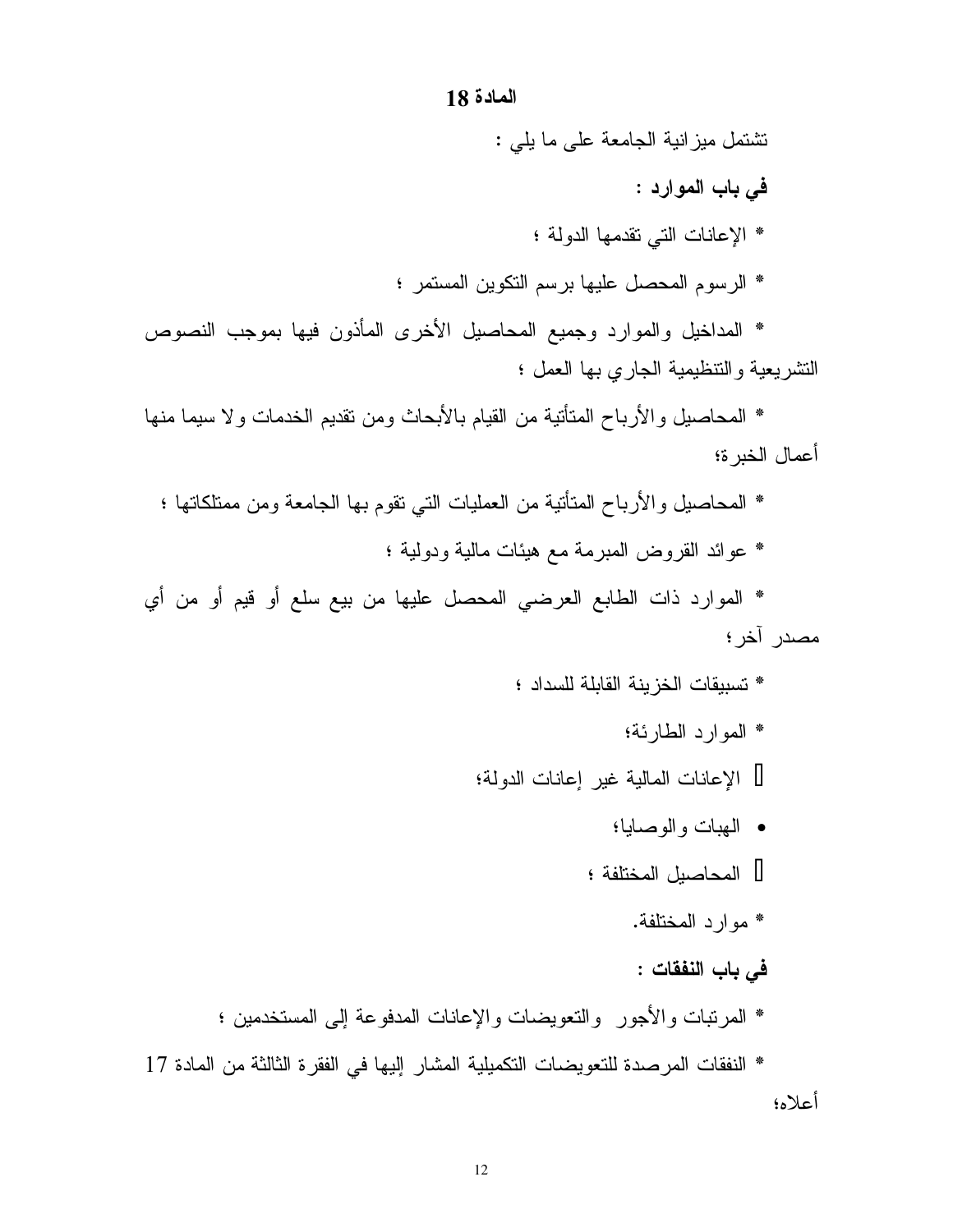- \* نفقات التسيير والتجهيز ؛
	- \* نفقات النعليم والبحث ؛
- \* النفقات الخاصة بالطلبة ؛
- \* النفقات المرصدة للنهوض بالأنشطة النقافية والرياضية ؛
- \* المساهمة في النفقات المتعلقة بالتغطية الصحية في الوسط الجامعي ؛
	- \* المبالغ المرجعة من القروض والتكاليف المنزنبة عنها ؛
		- \* نفقات المختلفة.

# الفصل الثاني المؤسسات الجامعية المادة 19

تحدث المؤسسات الجامعية في شكل كليات أو مدارس أو معاهد، وتشكل هياكل للتعليم العالبي والبحث بالجامعة.

ونضم شعبا مطابقة للتخصصات ولمجالات الدراسة والبحث كما نضم مصالح خاصة بها. ويجوز لها كذلك أن تحدث بعد موافقة مجلس الجامعة مراكز للتعليم والنكوين والدر اسبة أو للبحث أو هما معا.

## المادة 20

تحدث المؤسسات الجامعبة بمر سوم.

ويدير شؤونها مجلس للمؤسسة.

يسير الكليات والمدارس والمعاهد لمدة أربع سنوات عمداء بالنسبة للكليات ومديرون بالنسبة للمدارس والمعاهد يختارون بعد إعلان مفتوح للترشيحات من بين أساتذة التعليم العالمي الذين يقدمون بصفة خاصة مشروعا لنطوير المؤسسة الجامعية المعنية.

ندرس ونرنب هذه النرشيحات والمشاريع من قبل لجنة نعينها لهذا الغرض السلطة الحكومية الوصية بناء على اقتراح من رئيس الجامعة؛ وتعرض للدراسة على مجلس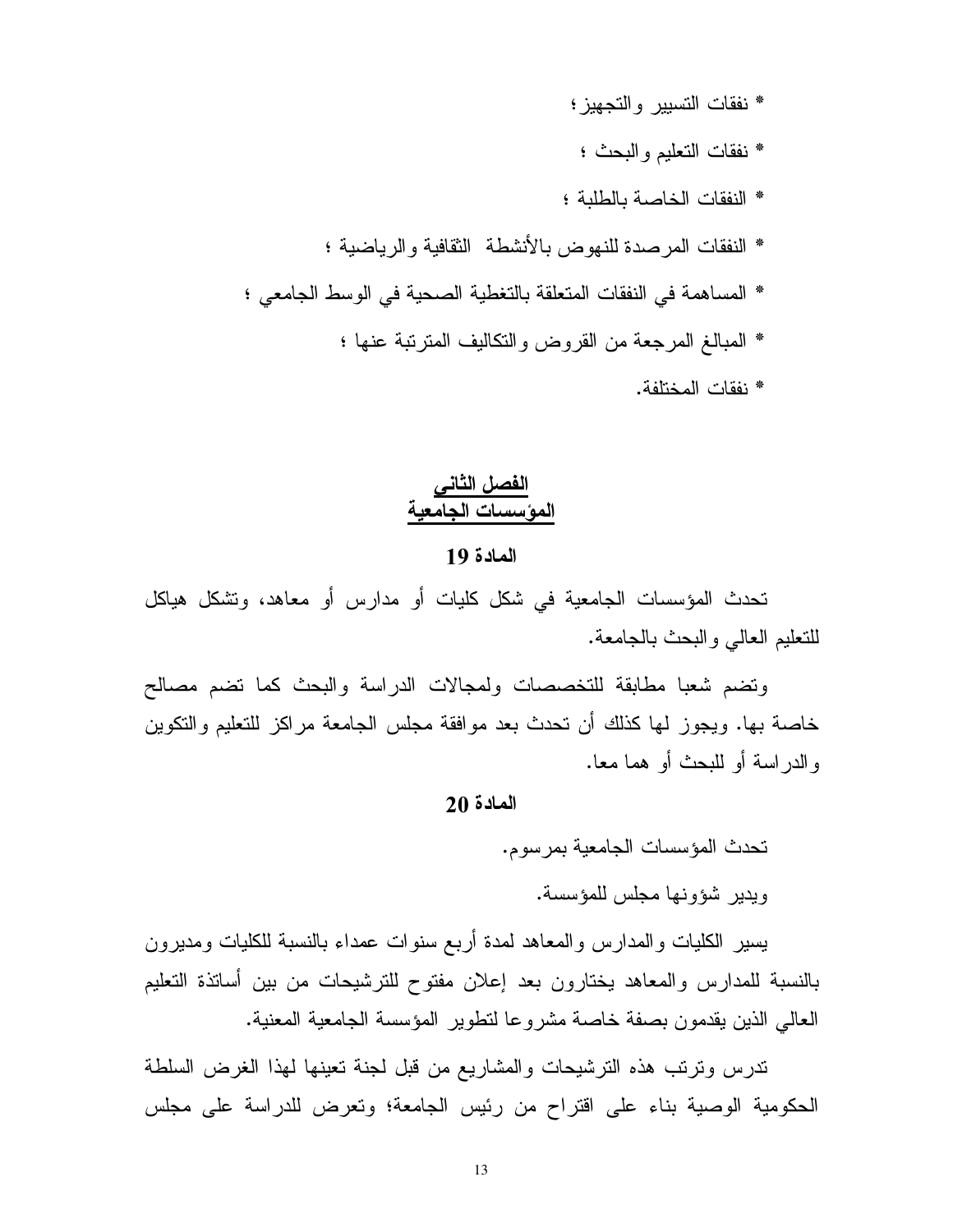الجامعة الذي يقدم لهذه السلطة ثلاثة نرشيحات تخضع للمسطرة المعمول بها فيما يتعلق بالتعيين في المناصب العليا.

ويمكن للعميد أو المدير الذي انتهت مدة انتدابه أن يترشح لمرة ثانية وأخيرة. يساعد العمداء والمديرين أربعة نواب أو أربعة مديرين مساعدين وكاتب عام.

ويساعدهم بالإضافة إلى ذلك نائب للعميد أو مدير مساعد حسب الحالة عن كل مركز للتعليم والنكوين والدر اسة أو البحث أو هما معا.

يعين رئيس الجامعة نواب العمداء والمديرين المساعدين بناء على اقتراح من العميد أو المدبر .

ويختار ثلاثة منهم على الأقل من بين أساتذة النعليم العالي والأساتذة المؤهلين أو المبر زين.

يعين الكاتب العام من لدن رئيس الجامعة بناء على اقتراح من العميد أو المدير من بين الحاصلين على شهادة للسلك الثاني من النعليم العالمي على الأقل والمثبتين نوفرهم على تجربة في التسيير الإدار ي.

## المادة 21

يقوم العميد أو المدير بتسيير المؤسسة الجامعية وبنتسيق جميع أنشطتها.

ير أس مجلس المؤسسة ويحدد جدول أعماله وفق الشروط المحددة في النظام الداخلي للمجلس.

يسير مجموع المستخدمين المعينين للعمل بالمؤسسة.

يسهر على حسن سير الدراسات وأعمال مراقبة المعلومات ويتخذ جميع التدابير الملائمة لهذه الغابة.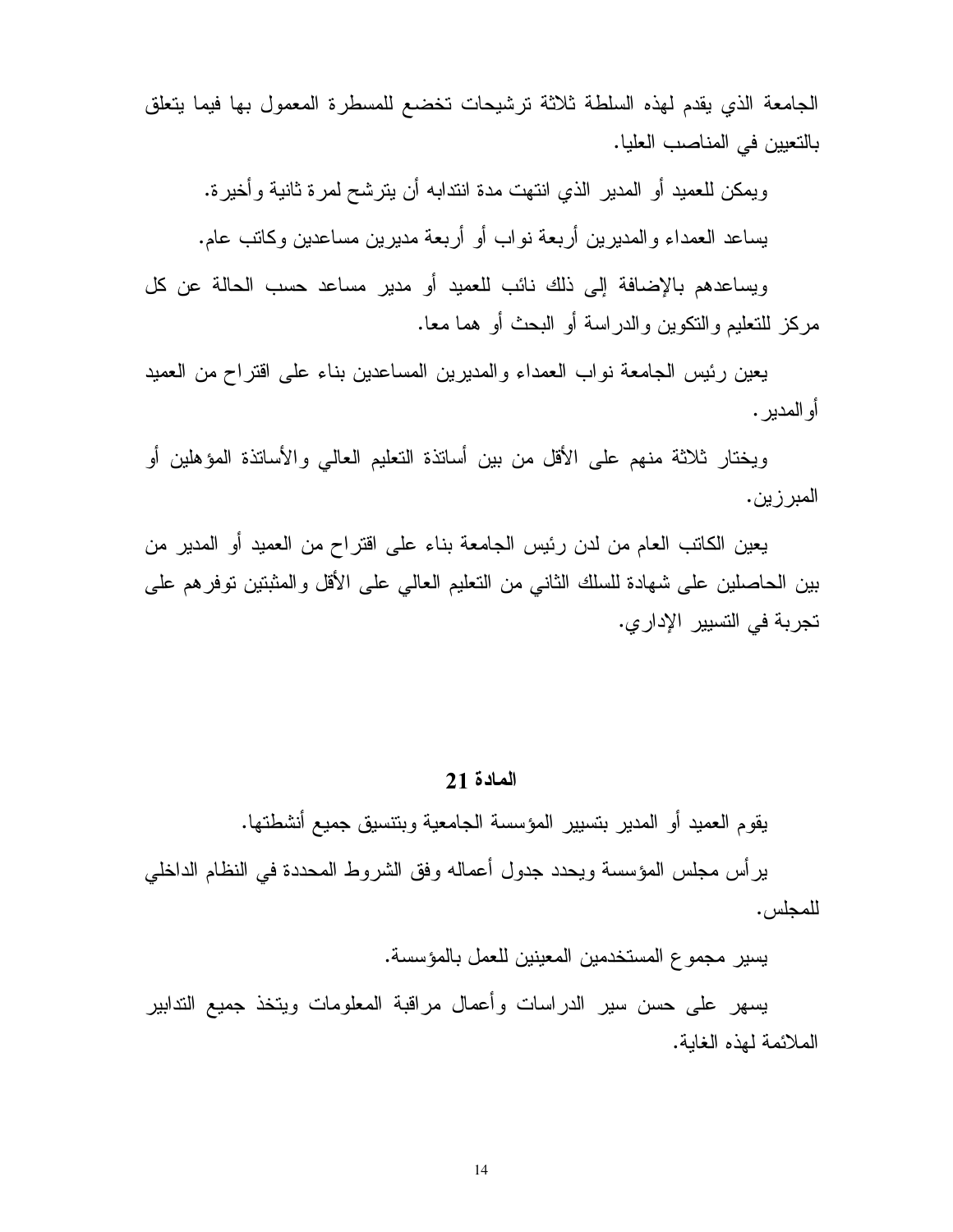يتفاوض في شأن انفاقات وانفاقيات النعاون التي تعرض على مجلس الجامعة للمصادقة علىها.

ويسهر تحت إشراف رئيس الجامعة على احترام النصوص التشريعية والتنظيمية الجاري بها العمل والنظام الداخلي داخل حرم المؤسسة، ويجوز له أن يتخذ جميع التدابير التي نستلزمها الظروف طبقا للتشريع الجاري به العمل.

## المادة 22

يتألف مجلس المؤسسة من أعضاء بحكم القانون ومن ممثلين منتخبين عن الأساتذة والمستخدمين الإداريين والتقنيين وممثلين منتخبين عن الطلبة وكذا من أعضاء معينين من بين شخصيات من خارج المؤسسة.

ويحدد تأليف مجالس المؤسسات وكيفية تعيين أعضائها أو انتخابهم وكذا طريقة سير ها بنص نتظيمي.

بالإضافة إلى الاختصاصات الأخرى المخولة له بموجب هذا القانون فإن المجلس:

– ينظر في جميع المسائل المتعلقة بمهام المؤسسة وحسن سيرها، ويمكن أن يقدم اقتر احات في هذا الشأن إلى مجلس الجامعة؛

– يقوم بإعداد اقتر احات نتعلق بميز انية المؤسسة؛

– يتولَّى توزيع الوسائل المالية على مختلف الهياكل المشار إليها في الفقرة الثانية من المادة 19 أعلاه؛

– يوافق على مشاريع إحداث المختبرات؛

– يقوم بإعداد نظام الدراسة والامتحانات ونظام مراقبة المعلومات الخاصة بالتكوينات المدرسة ويعرضه على المصادقة طبق الكيفيات المنصوص عليها في المادة 8 أعلاه؛

– يمارس السلطة التأديبية بالنسبة للطلبة وفق الشروط المحددة بنص تنظيمي؛

– يقتر ح على مجلس الجامعة التدابير الكفيلة بتحسين الاندماج المهني للحائزين على الشهادات؛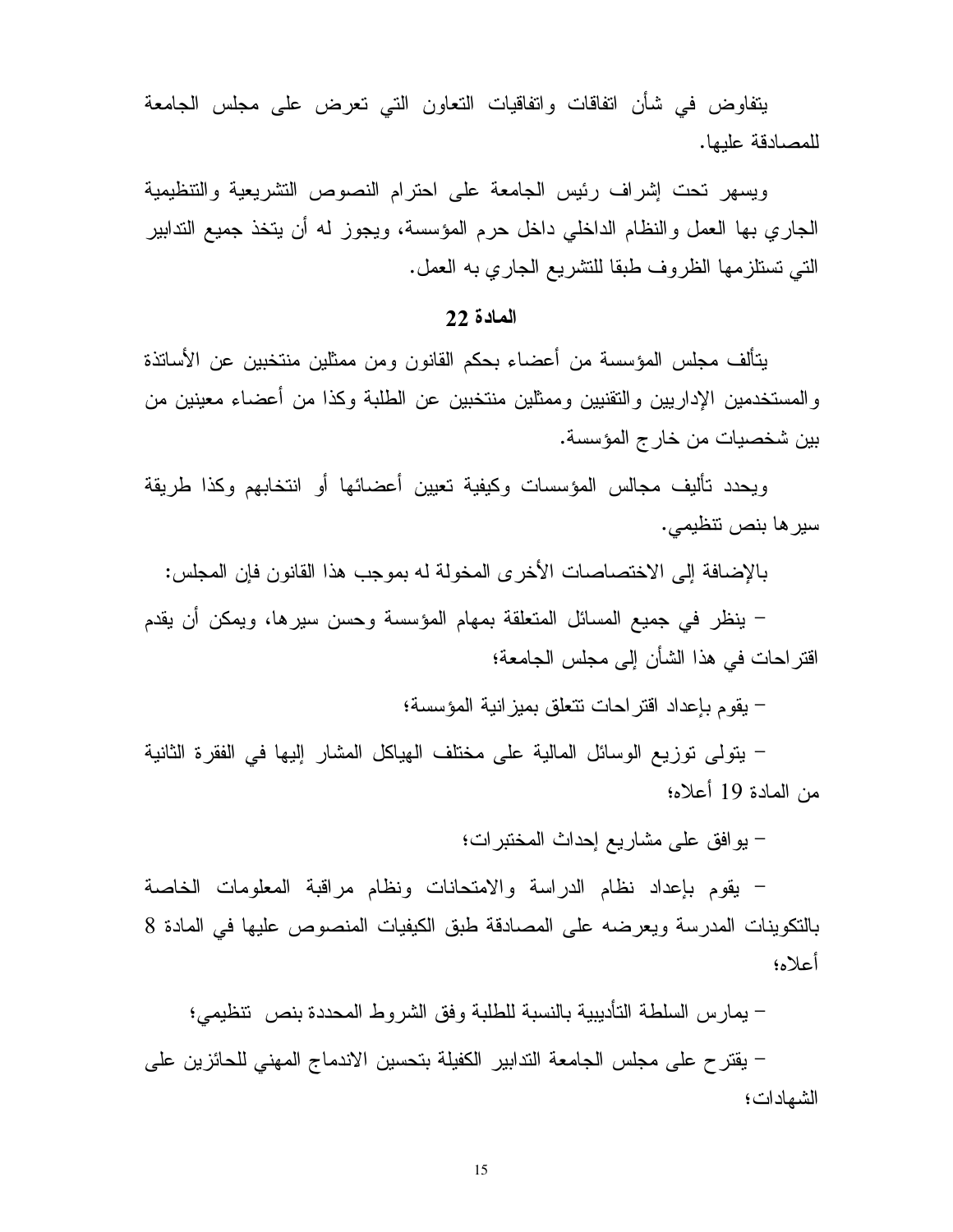– يقترح على مجلس الجامعة كل إصلاح للتكوينات المدرسة داخل المؤسسة، ويتخذ كل إجراء ذي طابع بيداغوجي يهدف إلى جودة التكوين؛

– يقترح على مجلس الجامعة التدابير الرامية إلى تحسين نوجيه وإعلام الطلبة والتشجيع على نتظيم الأنشطة الثقافية والرياضية؛

– يتداول في جميع المسائل المتعلقة بمهام المؤسسة وحسن سيرها؛

– يتخذ جميع الإجر إءات الرامية إلى تحسين سير المؤسسة؛

– يعرض اقتر احات إحداث المر اكز على مصادقة مجلس الجامعة؛

– يقوم بإعداد نظامه الداخلي الذي يعرض على مجلس الجامعة للمصادقة عليه؛

- يحدث في حظيرته لجانا دائمة منها لجنة للبحث ولجنة بيداغوجية ولجنة لتتبع الميزانية ولجنة علمية وإن اقتضى الحال لجانا خاصة لدراسة مسألة معينة.

ويحدد في النظام الداخلي للمؤسسة عدد اللجان الدائمة وتأليفها وكيفية سيرها مع مراعاة أحكام المادة23 بعده.

المادة 23 :

تكلف اللجنة العلمية لكل مؤسسة جامعية باقتراح جميع التدابير المتعلقة بالأساتذة الباحثين ولاسيما ما يتعلق بترسيمهم وترقيتهم وتأديبهم.

ويحدد بنص تتظيمي تأليف وسير هذه اللجنة وكيفية تعيين أعضائها وانتخابهم، مع مراعاة التساوي بين عدد المعينين والمنتخبين.

## المادة 24 :

يحدد مجلس الجامعة باقتراح من مجلس المؤسسة هياكل التعليم والبحث والهياكل الإدارية لكل مؤسسة جامعية وكذا نتظيمها وشروط النعيين في مختلف هياكلها الإدارية.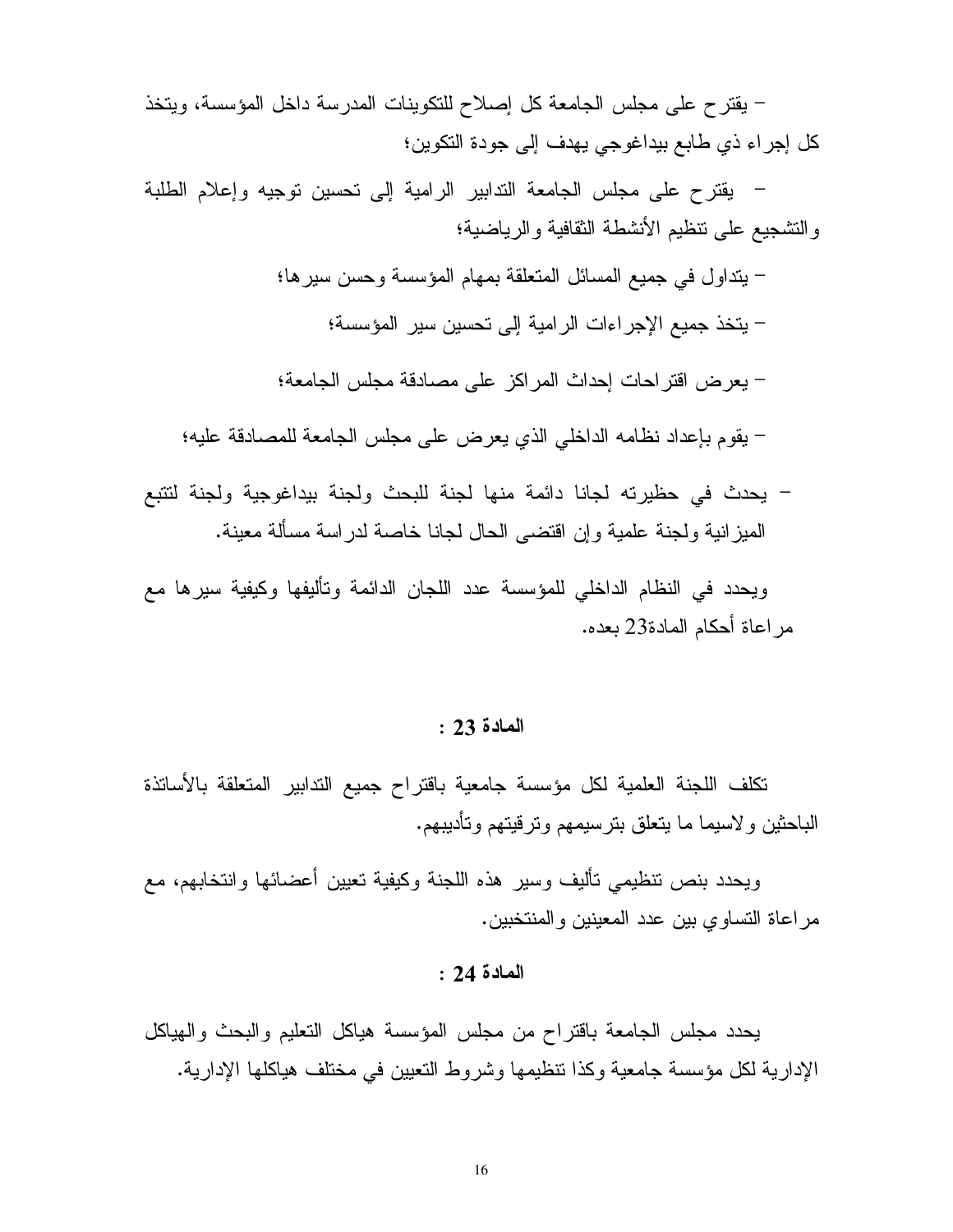# الفصل الثالث مؤسسات التعليم العالى غير التابعة للجامعات

#### المادة 25

تناط بمؤسسات التعليم العالي غير التابعة للجامعات والمنتمية إلى مختلف الوزارات أو الخاضعة لوصايتها المهام الرئيسية التالية :

– النكوين الأساسي والنكوين المستمر ولا سيما في الميادين المتعلقة بالقطاع التابعة  $\left( 4 \right)$ 

- إعداد الشباب للاندماج في الحياة العملية ؛

– البحث العلمي والنكنولوجي ونشر المعرفة في ارتباط بالميادين التي نتولى النكوين فيها.

ونساهم مع الجامعات في المجهود الوطني لاستقبال الطلبة ونكوينهم ومجهود نحسين المردودية في استخدام البنيات التحتية وتعبئة موارد التأطير المتاحة.

وتحدد قائمة المؤسسات المشار إليها في الفقرة الأولى أعلاه بمرسوم يتخذ باقتراح من السلطة الحكومية المكلفة بنكوين الأطر .

## المادة 26

تز اول المؤسسات المشار إليها أعلاه مهامها في إطار السياسة الوطنية للتعليم العالي.

ونشارك في مجهود اندماج النظام الوطني للتعليم العالبي ونتسبقه وعقلنته وذلك عن طريق المساهمة في:

– تنمية التكامل مع المؤسسات الجامعية؛ – إقامة الجسور مع المؤسسات الجامعية بين مسالكها وأسلاكها وداخل مجزوءاتها؛ – إنجاز وتسيير برامج مشتركة في مجالي التكوين والبحث؛ – نتمية التآز ر من خلال إنشاء مر اكز أو أقطاب متخصصة.

## المادة 27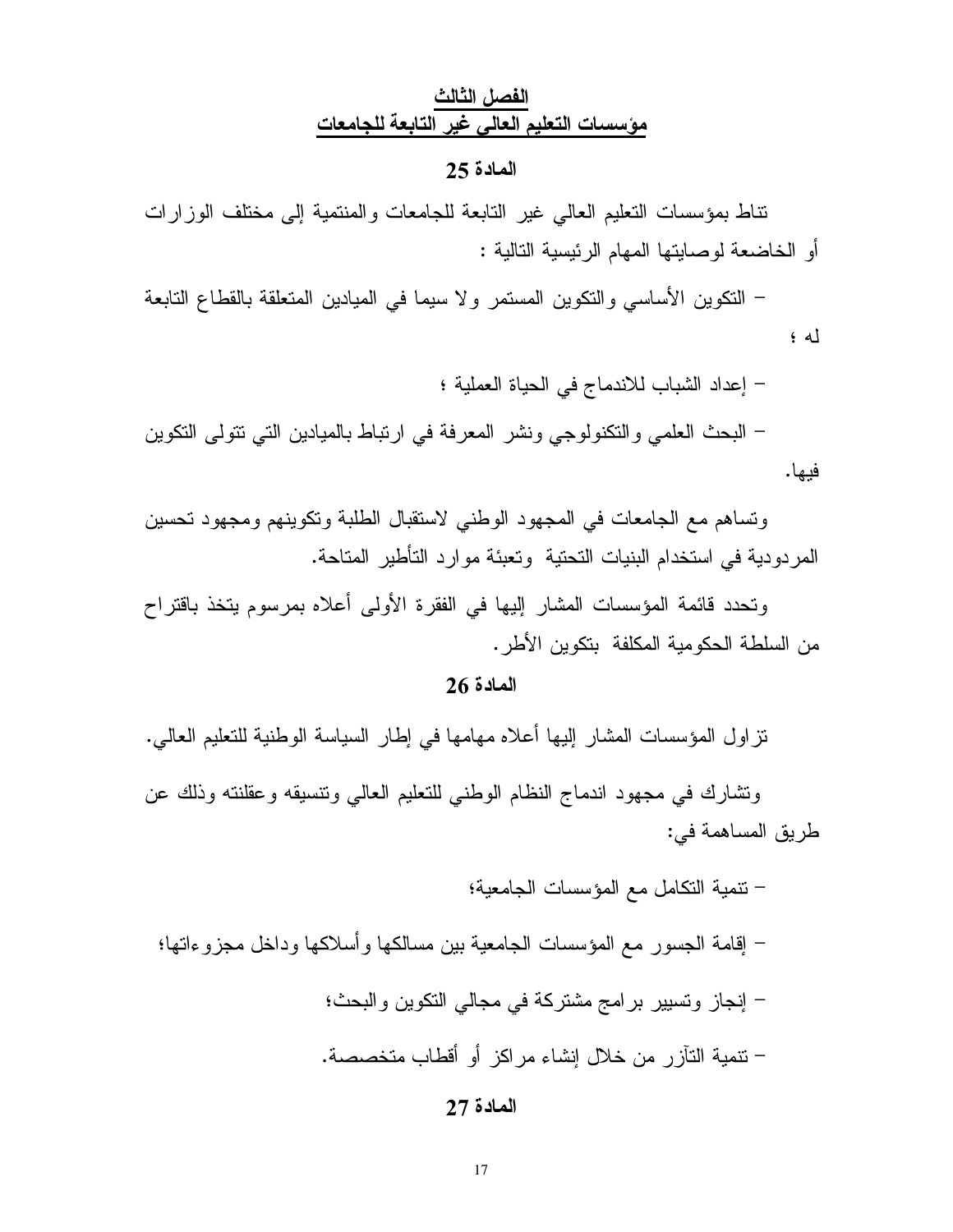ينظم التدريس بالمؤسسات المذكورة في مسالك و أسلاك ووحدات ونتوج بشهادات وطنبة.

وتحدد بنص نتظيمي مدة كل سلك واسم الشهادات المطابقة له فيما يخص كل مؤسسة من المؤسسات المذكورة.

ويجب أن تجعل الدراسات وتحصيل الوحدات مرتكزة على التقييم المنتظم وعلى تجميع الوحدات المكتسبة.

وتحدد بنص نتظيمي شروط ولوج الأسلاك والمسالك ونظم الدراسات وكيفيات النقييم بناء على اقتراح مجلس المؤسسة المعنية بعد استطلاع رأي مجلس النتسيق المنصوص عليه في المادة 28 بعده، ورأي اللجنة الوطنية لنتسيق النعليم العالي المنصوص عليها في المادة 81 أدناه.

ويمكن لهذه المؤسسات وفق الشروط المنصوص عليها في أنظمتها الداخلية إحداث شهادات خاصة بها، ولاسيما في مجال النكوين المستمر بعد استطلاع رأي مجلس النتسيق ومو افقة السلطة الحكومية الوصية أو التابعة لها المؤسسة.

ويمكن أن تكون هذه الشهادات موضوع اعتماد من لدن السلطة الحكومية الوصية أو السلطة الحكومية التابعة لها المؤسسة بعد استطلاع رأي اللجنة الوطنية للتعليم العالى المنصوص عليها في المادة 81 من هذا القانون؛ كما يمكن الاعتراف بمعادلة الشهادات المعتمدة للشهادات الوطنية.

#### المادة 28

يحدث لدى السلطة الحكومية المكلفة بتكوين الأطر وتحت رئاستها مجلس للتتسيق ىتألف من:

> – السلطة الحكومية المكلفة بالتعليم العالمي أو ممثلها ؛ – السلطة الحكومية المكلفة بالبحث العلمي أو ممثلها ؛ – السلطة الحكومية المكلفة بالتعليم الثانو ي أو ممثلها؛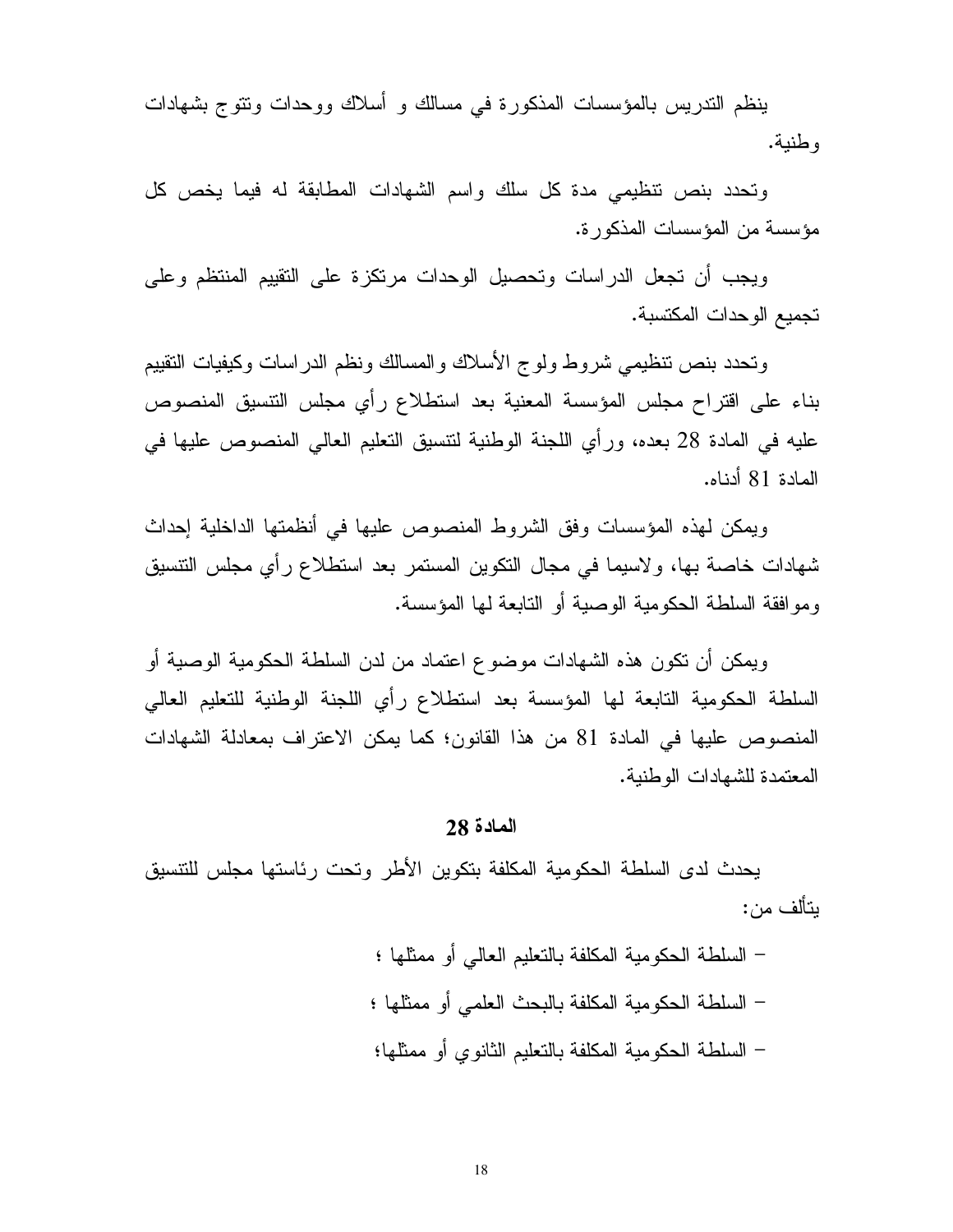– السلطة الحكومية المكلفة بالوظيفة العمومية والإصلاح الإداري أو ممثلها؛ – السلطات الحكومية الوصية أو التابعة لها المؤسسات المعنية أو ممثليها؛ – مدير ى مؤسسات التعليم العالي التابعة لمختلف القطاعات الوز ارية؛ – أستاذ باحث ممثل عن كل قطاع وتحدد القطاعات وكيفية التمثيل بنص تنظيمي؛ – ثلاث شخصيات عن القطاع الاقتصادي نختار لكفاءاتها وتجربتها تمثل إحداها التعليم العالمي الخاص.

يجوز للرئيس أن يدعو للمشاركة في اجتماعات المجلس بصفة استشارية كل شخص بر ی فائدة فی حضور ه.

ويجتمع المجلس بدعوة من رئيسه مرنين على الأقل في السنة وكلما استلزمت الظر وف ذلك.

#### المادة 29

نتاط بمجلس النتسيق المهام التالية :

– إعداد نظامه الداخلي وعرضه على السلطة الحكومية المكلفة بتكوين الأطر للمصادقة عليه في أجل لا يتعدى 30 يوما وإلا يصبح نافذا؛

– إبداء رِ أيه في النظام الداخلي لكل مؤسسة قبل المصادقة عليه من لدن السلطة الحكومية الوصية أو التابعة لها المؤسسة؛

– در اسة الاقتر احات التي تعرضها عليه المؤسسات كل سنة فيما يتعلق بعدد المقاعد المخصصة لتسجيل الطلبة و عر ضبها على السلطة الحكومية المكلفة بتكوين الأطر للمصادقة عليها؛

– إبداء ر أيه في طلبات الاعتماد المقدمة من لدن المؤسسات ؛ – إبداء رأيه في مشاريع إحداث مسالك للتكوين أو البحث أو هما معا؛ – اقتراح وإبداء الرأي في إحداث مؤسسة جديدة للتعليم العالي غير تابعة للجامعة؛ – العمل على خلق تآزر بين مؤسسات التعليم العالي غير التابعة للجامعة لتيسير

انبثاق أقطاب متعددة التقنيات منظمة في شكل مؤسسات عمومية متعددة التخصصات؛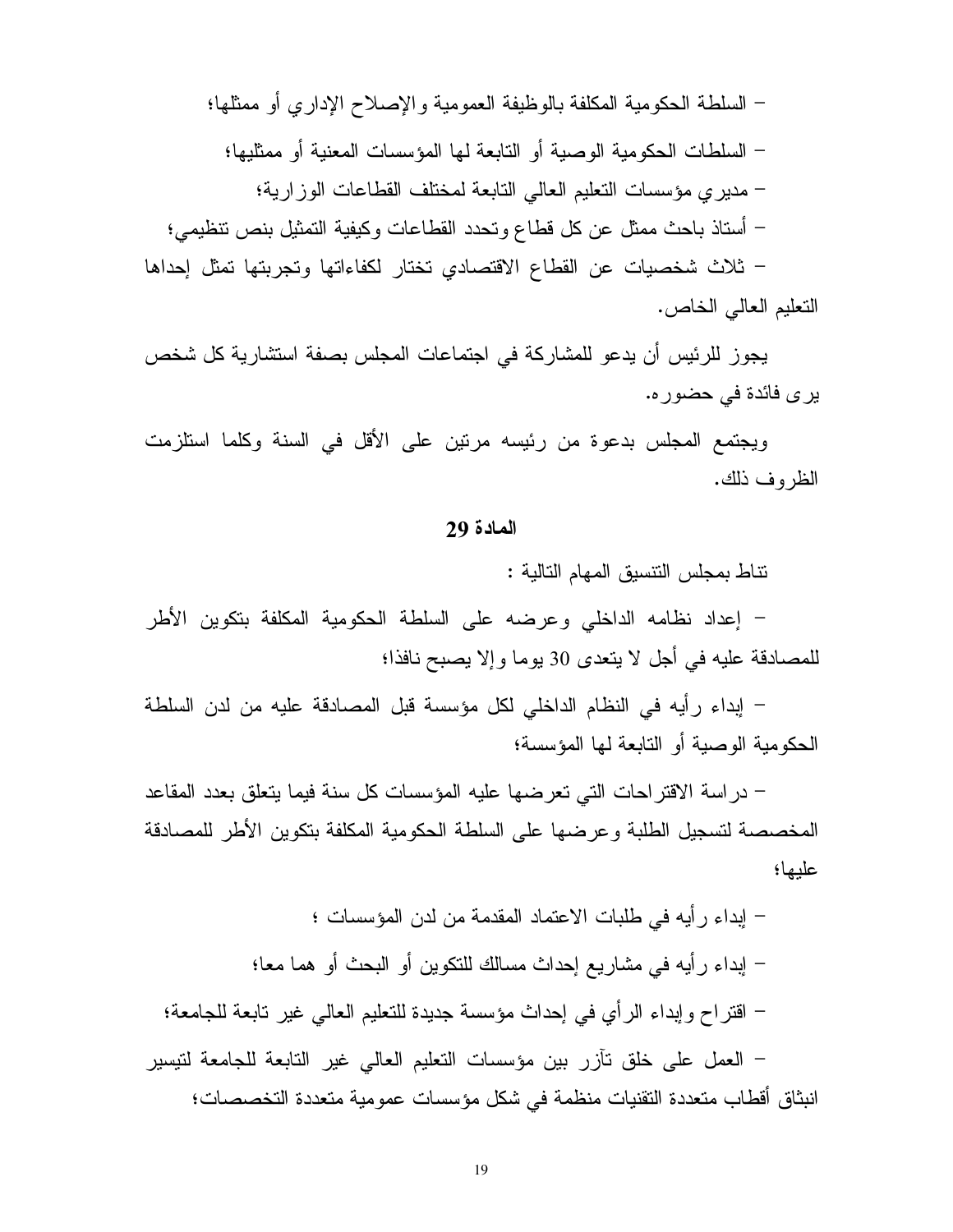– تعيين أعضاء اللجنة الدائمة لتدبير شؤون الأساتذة المحدثة طبقا للفقر ة الأخير ة من هذه المادة؛

– إصدار توصيات في شأن التدابير الكفيلة بتيسير الاندماج المهنى للحائزين على الشهادات؛

– النظر بوجه عام في جميع المسائل الهادفة إلى تحسين النكوينات بالمؤسسات وفي كل مشر و ع يتعلق بإحداث مؤسسة جديدة.

ويجوز لمجلس النتسيق أن يفوض بعض صلاحياته المذكورة إلى رئيسه أو إلى لجنة منبثقة عن هذا المجلس.

ويتم إحداث لجنة دائمة لتدبير شؤون الأساتذة، باستثناء الموجودين منهم في وضعية الحاق، تكلف بالبت في التر سيمات والتر قيات المتعلقة بـهوَ لاء الأساتذة والمقتر حة عليها من لدن مديري المؤسسات واللجنة العلمية للمؤسسات بعد استطلاع رأي مجالس مؤسساتها. ويحدد بنص تنظيمي تأليف هذه اللجنة وطريقة تعيين أعضائها وكيفيات سيرها.

## المادة 30

علاوة على اللجنة الدائمة لتدبير شؤون الأساتذة المنصوص عليها في المادة 29 أعلاه، يحدث مجلس النتسيق في حظيرته لجانا دائمة وإن اقتضى الحال لجانا خاصة لدر اسة مسألة معبنة.

ويحدد في النظام الداخلي لمجلس النتسيق عدد اللجان المذكورة وتأليفها وكيفية سير ها.

#### المادة 31

تساعد رئيس مجلس النتسيق لجنة متابعة تجتمع مرة على الأقل كل ثلاثة أشهر وتسهر على تطبيق التوصيات الصادرة عن مجلس التتسيق.

يحدد النظام الداخلي لمجلس النتسيق تأليف هذه اللجنة وكيفية سير ها.

المادة 32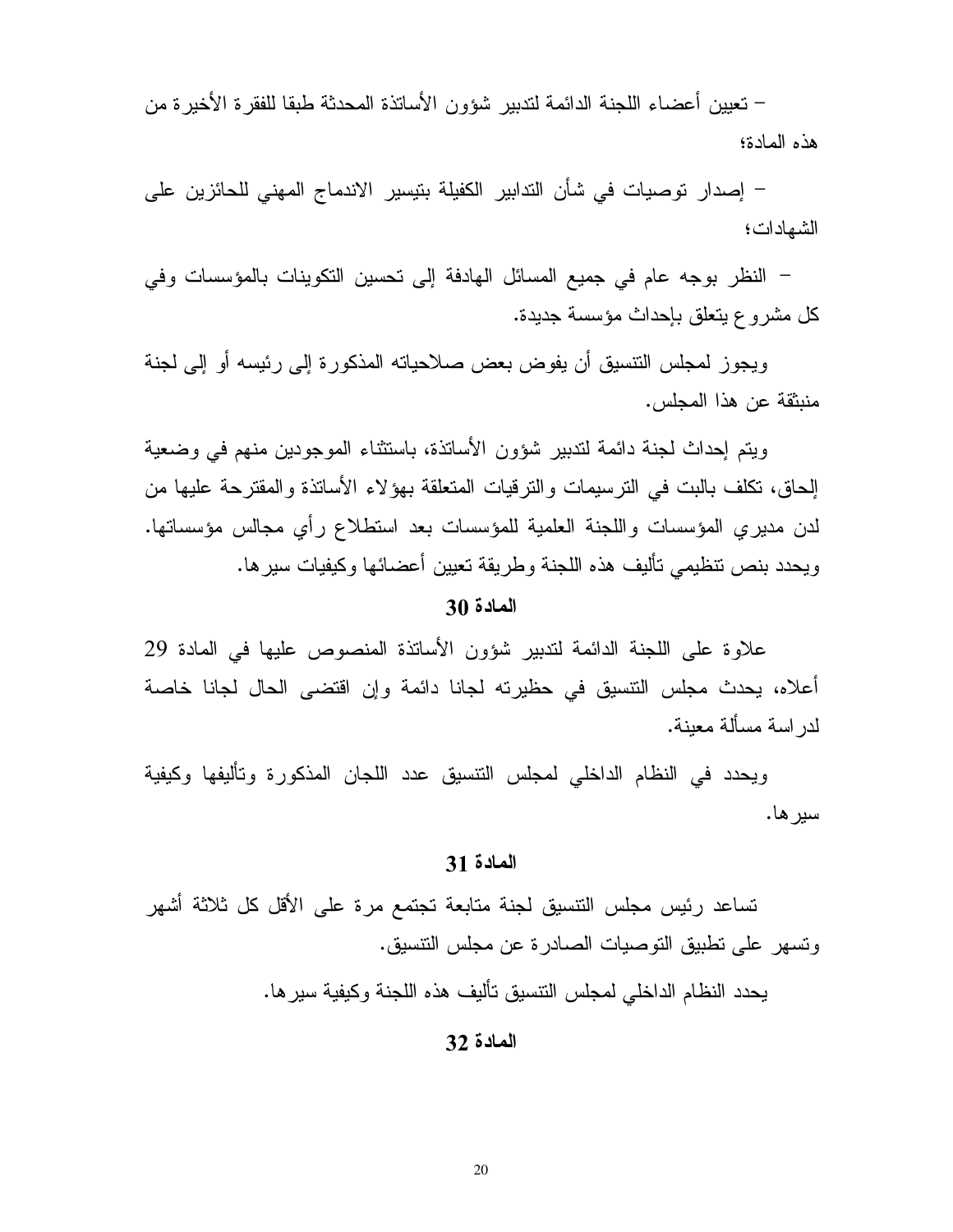تحدث مؤسسات التعليم العالي غير التابعة للجامعات في شكل مدارس أو معاهد أو مر اکز .

ويمكن أن نتظم هذه المؤسسات في شعب مطابقة للتخصصات ومجالات الدراسة و البحث.

#### المادة 33

تحدث مؤسسات المشار إليها أعلاه طبقا للنصوص التشريعية والتنظيمية الجارى بها العمل بناء على اقتراح السلطات الحكومية المعنية بعد استطلاع رأي مجلس النتسبق.

ويسير مؤسسات النعليم العالى غير النابعة للجامعات مديرون من ذوي الاختصاص في ميدان المؤسسة يختارون لمدة أربع سنوات بعد إعلان مفتوح للترشيحات من بين المترشحين الذين يقدمون بصفة خاصة مشروعا لتطوير المؤسسة.

وندرس هذه الترشيحات والمشاريع من لدن لجنة تحدد كيفية تعيينها بنص تتظيمي، ونو افي اللجنة السلطة الحكومية الوصية بثلاثة نر شيحات تخضع للمسطر ة المعمول بها فيما يتعلق بالتعيين في المناصب العليا.

و بِمكن للمدير الذي انتهت مدة انتدابه أن يتر شح لمر ة ثانية و أخير ة.

يساعد المديرين مديرون مساعدون يتراوح عددهم بين اثنين و أربعة مديرين مساعدين وكاتب عام.

يعين المديرون المساعدون من لدن السلطة الحكومية الوصية بناء على اقتراح من المدير . ويختار واحد منهم على الأقل من بين أساتذة النعليم العالمي أو الأساتذة المؤهلين.

يعين الكاتب العام من لدن السلطة الحكومية الوصية بناء على اقتراح من المدير من بين الحاصلين على شهادة للتكوين العالي على الأقل والمثبتين توفرهم على تجربة في التسبير الإدار ي.

#### المادة 34

يتولى المدير تسيير المؤسسة ونتسيق جميع أنشطتها.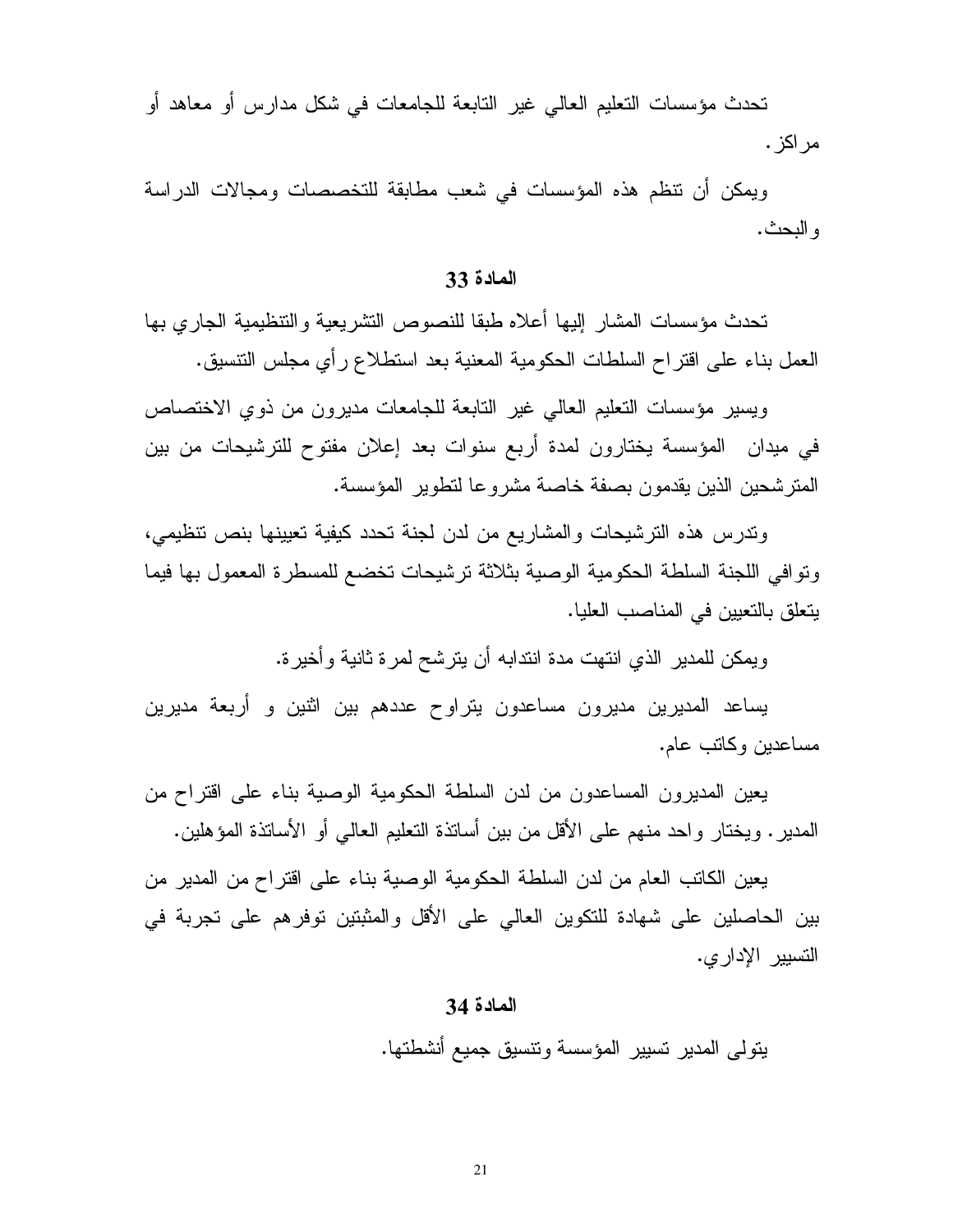ير أس مجلس المؤسسة المنصوص عليه في المادة 35 بعده ويحدد جدول أعماله طبق الشروط المحددة في النظام الداخلي لهذا المجلس.

يسير جميع المستخدمين المعينين بالمؤسسة.

يسهر على حسن سير الدر اسات وأعمال مراقبة المعلومات ويتخذ جميع التدابير الملائمة لهذه الغابة.

يتفاوض بشأن انفاقات واتفاقيات النعاون التبى تعرض على مجلس المؤسسة للمصادقة علبها.

ويسهر على احترام النصوص التشريعية والتنظيمية الجاري بها العمل والنظام الداخلي داخل حرم المؤسسة ويجوز له أن يتخذ جميع التدابير التي تستلزمها الظروف.

#### المادة 35

علاوة على وجود مجلس الإدارة بالمؤسسة المعنية عند الاقتضاء يحدث بكل مؤسسة من المؤسسات المشار ِ إليها في المادة 25 أعلاه مجلس يطلق عليه اسم "مجلس المؤسسة" يتألف من أعضاء بحكم القانون ومن ممثلين منتخبين عن الأساتذة وعن المستخدمين الإداريين والتقنيين وممثلين منتخبين عن الطلبة وكذا شخصيات من خارج المؤسسة.

يحدد بنص تنظيمي تأليف المجلس الداخلي للمؤسسة وطريقة تعيين أعضائه أو انتخابهم وكيفية سيره.

ينظر المجلس في جميع المسائل المتعلقة بمهام المؤسسة وحسن سيرها، ويمكن له أن يقدم اقتر احاته في هذا الشأن إلى مجلس التتسيق.

– يقترح مشاريع إحداث مسالك للنكوين والبحث. – يقوم بإعداد نظام الامتحانات ومراقبة المعلومات الخاصة بالتكوينات المدرسة.

– يتولَّى توزيع الوسائل على مختلف الهياكل المشار إليها في المادة 36 ويساهم باقتر احاته في ميز انية المؤسسة.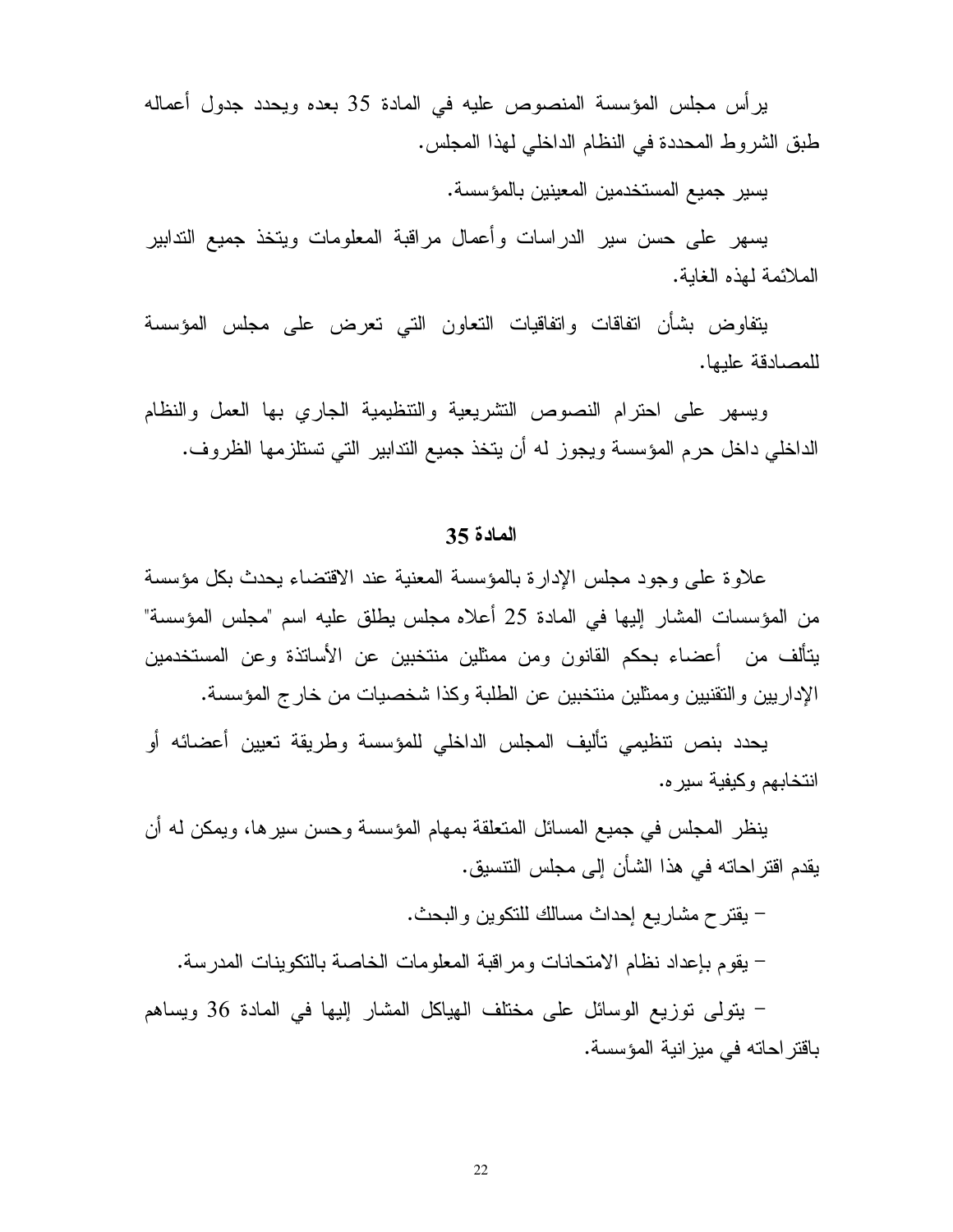يمارس السلطة التأديبية بالنسبة للطلبة وفق الشروط المحددة من لدن للسلطة الحكومية الوصية أو التابعة لها المؤسسة.

بِقوم بإعداد نظامه الداخلي الذي يعرض قصد المصادقة على السلطة الحكومية الوصية أو التابعة لـها المؤسسة والسلطة الـحكومية المكلفة بتكوين الأطر بـعد استطلاع رأي مجلس النتسيق في أجل لا يتعدى 30 يوما وإلا أصبح نافذا.

يحدث في حظيرته لجانا دائمة بما في ذلك لجنة علمية نتبع الميزانية وإن اقتضى الحال لجانا خاصة لدراسة مسألة معينة، ويحدد في النظام الداخلي للمؤسسة عدد اللجان الدائمة و تألبفها و كبفبة سبر ها؛

يتعين أن نتضمن مجالس إدارة المؤسسات التي لها صفة مؤسسات عمومية ممثلين عن الأساتذة.

تحدث داخل كل مؤسسة من مؤسسات التعليم العالمي غير التابعة للجامعات لجنة علمية يحدد بنص نتظيمي تأليفها وتسييرها وكيفية تعيين أعضائها وتكلف هذه اللجنة باقتراح جميع التدابير المتعلقة بترسيم وترقية الأساتذة الباحثين.

## المادة 36

تحدد هياكل التعليم والبحث بكل مؤسسة وكذا نتظيمها من لدن السلطة الحكومية الوصية أو التابعة لها المؤسسة بناء على اقتراح من مجلس المؤسسة وبعد استطلاع رأى مجلس التنسيق.

## المادة 37 :

تتجمع مؤسسات التعليم العالي غير التابعة للجامعات في مجموعات متجانسة تتكون من أقطاب متعددة النقنيات، تنظم في شكل مؤسسات عمومية متعددة التخصصات وتماثل أجهزتها وكيفيات نتظيمها وسيرها نلك الموجودة بالجامعات .

ونخضع هذه المجموعات لنفس الشروط النشريعية والتنظيمية التبي يجري العمل بها عند احداث الجامعات.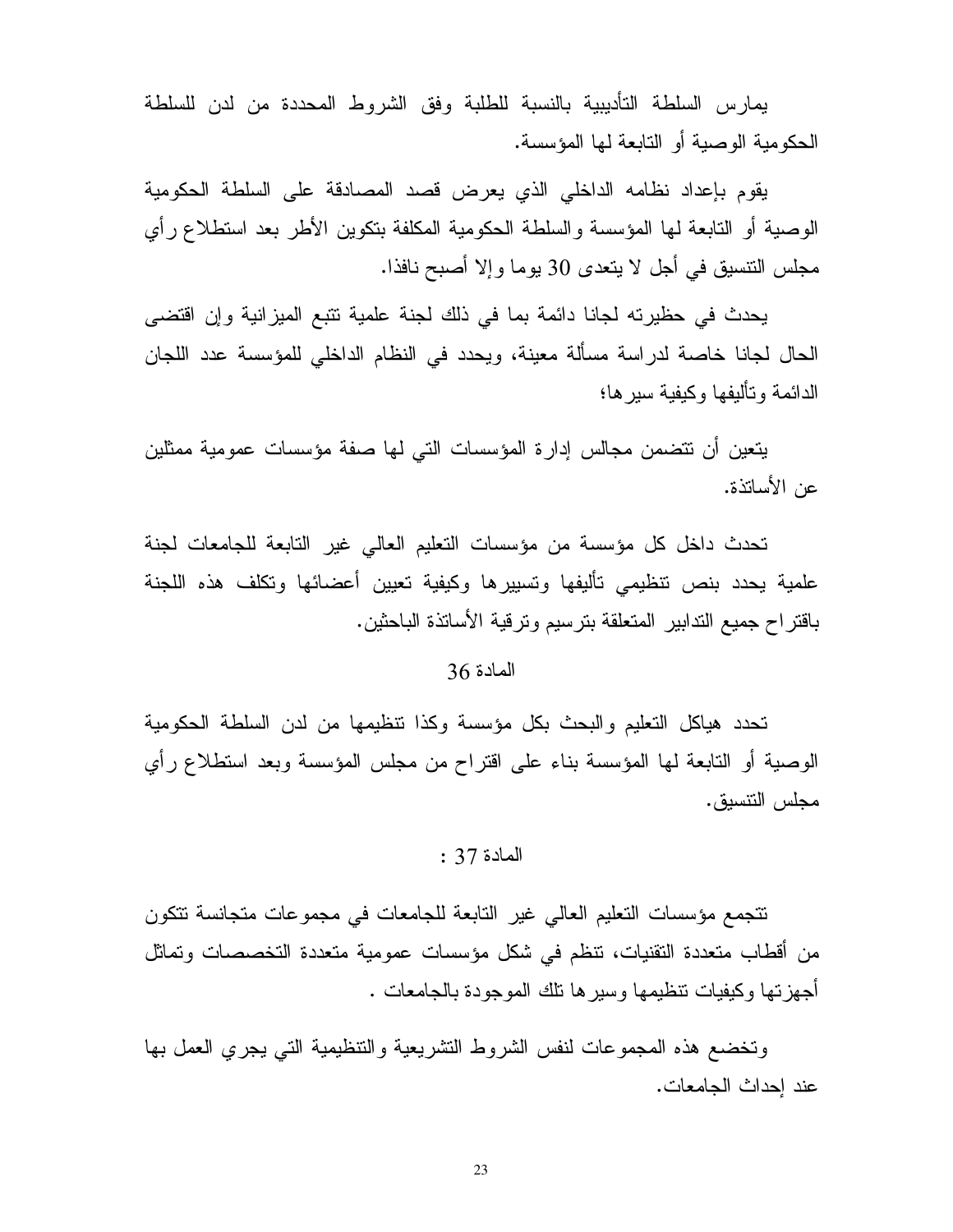#### المادة 38

تدخل أحكام هذا الباب بكيفية تدريجية حيز النتفيذ داخل أجل ثلاث سنوات ابتداء من تاريخ نشر هذا القانون بالجريدة الرسمية.

# الباب الثانى التعليم العالى الخاص

## المادة 39

يقوم التعليم العالمي الخاص إلىي جانب التعليم العالمي العام بمهمة النكوين والانفتاح على الثقافة والنكنولوجيا ونشجيع النقدم والبحث العلمي.

> ويساهم في نتويع النعليم العالي الوطني بنجديد برامج النكوين والبحث. المادة 40

تزاول مؤسسات النعليم العالمي الخاص مهامها نحت مراقبة الإدارة.

#### المادة 41

يمكن أن يطلق على مؤسسات التعليم العالمي الخاص اسم مدارس أو معاهد أو مر اکز .

غير أن اسمى "كلية خاصة" أو "جامعة خاصة" بمكن الترخيص بهما وفق شروط تحدد بنص تنظيمي.

## المادة 42

يجب أن يكون اسم مؤسسة النعليم العالمي الخاص مطابقا لمسنوى ونوع النكوين المدرس بها.

ويحمى اسم المؤسسة وفق أحكام النصوص التشريعية والنتظيمية الجاري بها العمل.

## المادة 43

تمنح الإدارة الترخيص بفتح مؤسسة للتعليم العالى الخاص بعد استطلاع رأي لجنة نتسيق التعليم العالي الخاص المنصوص عليها في المادة 61 أدناه.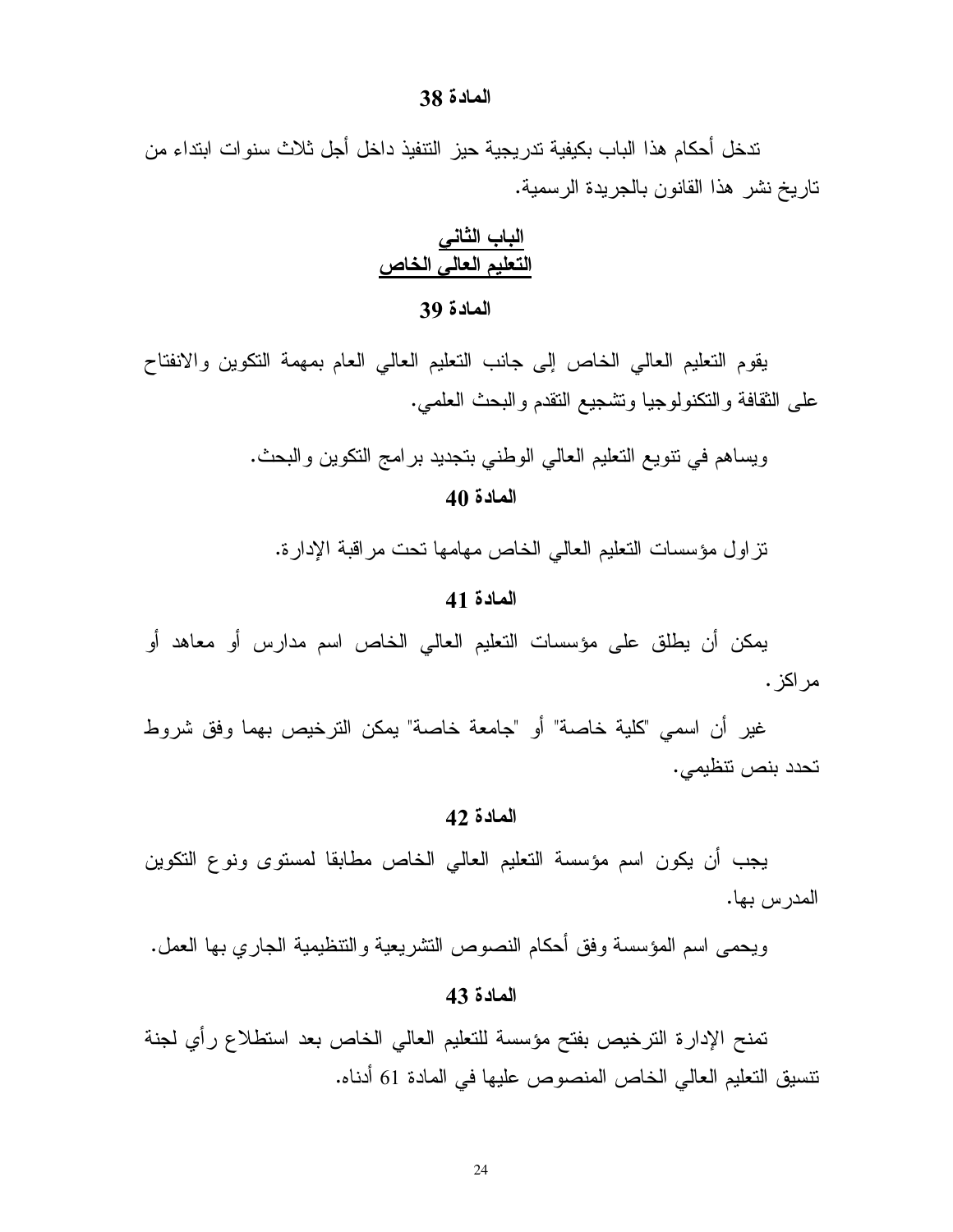تحدد كيفيات منح الترخيص والاعتراف للمؤسسات المذكورة بنص تنظيمي. ونطبق نفس الإجراءات في حالة سحب الترخيص. المادة 44

تطبق أحكام المادة 43 أعلاه المتعلقة بالترخيص الإداري في حالة توسيع مؤسسة سبق الترخيص بإحداثها و عند كل تغيير براد إدخاله عليها أو على أحد العناصر الأساسية التي بني عليها الترخيص الأول.

#### المادة 45

يخضع مالكو مؤسسات التعليم العالي الخاص للالتزامات الناجمة عن تطبيق قوانين الشغل إزاء جميع مستخدميهم ما لم ينص على ما هو أفضل لهؤلاء في عقود فردية أو اتفاقيات جماعية مبر مة بين مالكي المؤسسات و المستخدمين أو ممثليهم.

## المادة 46

يجب على مالكي مؤسسات التعليم العالي الخاص أن يقوموا بتأمين مجموع تلاميذهم وطلبتهم من مخاطر الحوادث التي قد بتعرضون لها داخل مؤسساتهم أو في الوقت الذي يظلون فيه تحت الحر اسة الفعلية للعاملين بها.

## المادة 47

لا يجوز أن تتضمن الإعلانات الإشهارية المتعلقة بمؤسسات التعليم العالي الخاص معلومات من شأنها أن نغالط النلاميذ أو الطلبة وأولياءهم فيما يخص المستوى الثقافي والمعرفي المطلوب وتحديد نوعية الدراسة ومدتها.

#### المادة 48

لا يجوز لمالك مؤسسة للتعليم العالي الخاص الإقدام على إغلاق المؤسسة قبل نهاية السنة الجامعية.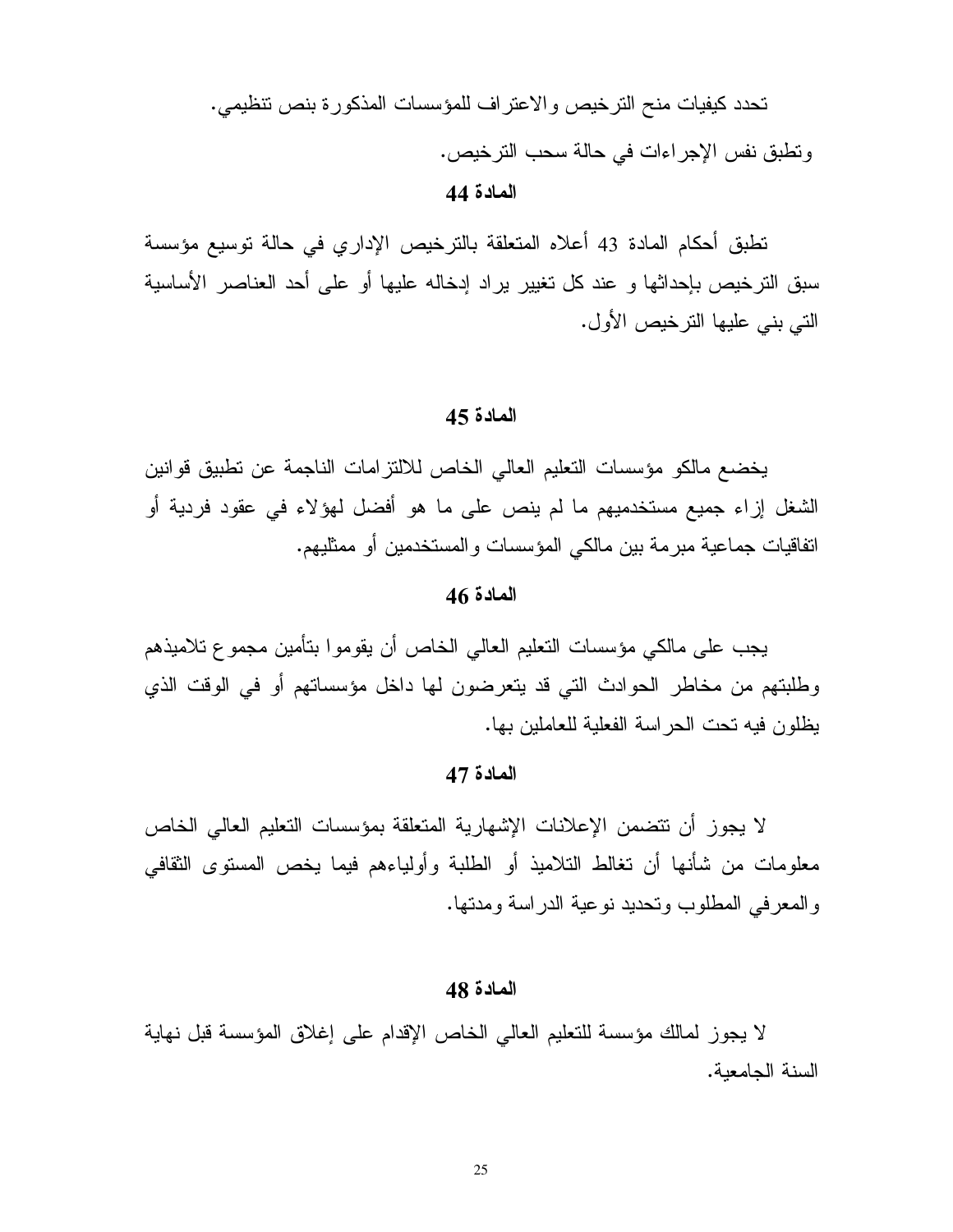وإذا حدثت قوة قاهرة خلال السنة الجامعية حالت دون استمرار مالك المؤسسة في العمل لمواصلة نشاطها، وجب عليه إشعار الإدارة فورا بذلك لنتولَّى وفق الشروط المحددة بنص نتظيمي تسبير هذه المؤسسة بالموارد الخاصة بها والموارد المنصوص عليها في المادة 49 بعده. ويجب أن يشعر كذلك التلاميذ أو الطلبة وأولياءهم بالإغلاق المذكور في الوقت المناسب.

#### المادة 49

إذا أصبحت إحدى المؤسسات غير قادرة على ضمان سيرها بوسائلها الذاتية إلى نهاية السنة الجامعية الجارية، قامت مقامها الإدارة عن طريق نظام يحدث لهذا الغرض تساهم فيه جميع مؤسسات التعليم العالمي الخاص وفقا لأحكام النصوص التشريعية والنتظيمية الجارى بها العمل.

## المادة 50

تمارس الإدارة مراقبة بيداغوجية وإدارية على مؤسسات التعليم العالي الخاص.

تشمل المراقبة البيداغوجية السهر على نطبيق البرامج التعليمية والتحقق من وجود التجهيز ات البيداغوجية والوسائل التعليمية.

تشمل المراقبة الإدارية فحص الوثائق الإدارية المتعلقة بالمؤسسة وأطرها التربوية والإدارية ومستخدميها وتلاميذها أوطلبتها وكذا تفتيش المرافق الصحية وسير الأقسام الداخلية في حالة وجودها.

#### المادة 51

يمكن أن تعتمد الإدارة مؤسسات التعليم العالي الخاص لفتح مسلك أو أكثر من مسالك النكوين وذلك بناء على اقتراح من لجنة نتسبق النعليم العالي الخاص.

> يعتبر اعتماد مسلك للتكوين اعترافا بجودته. ويمنح الاعتماد لمدة معينة. تحدد مدة الاعتماد وشروط وكيفية منحه بنص تتظيمي.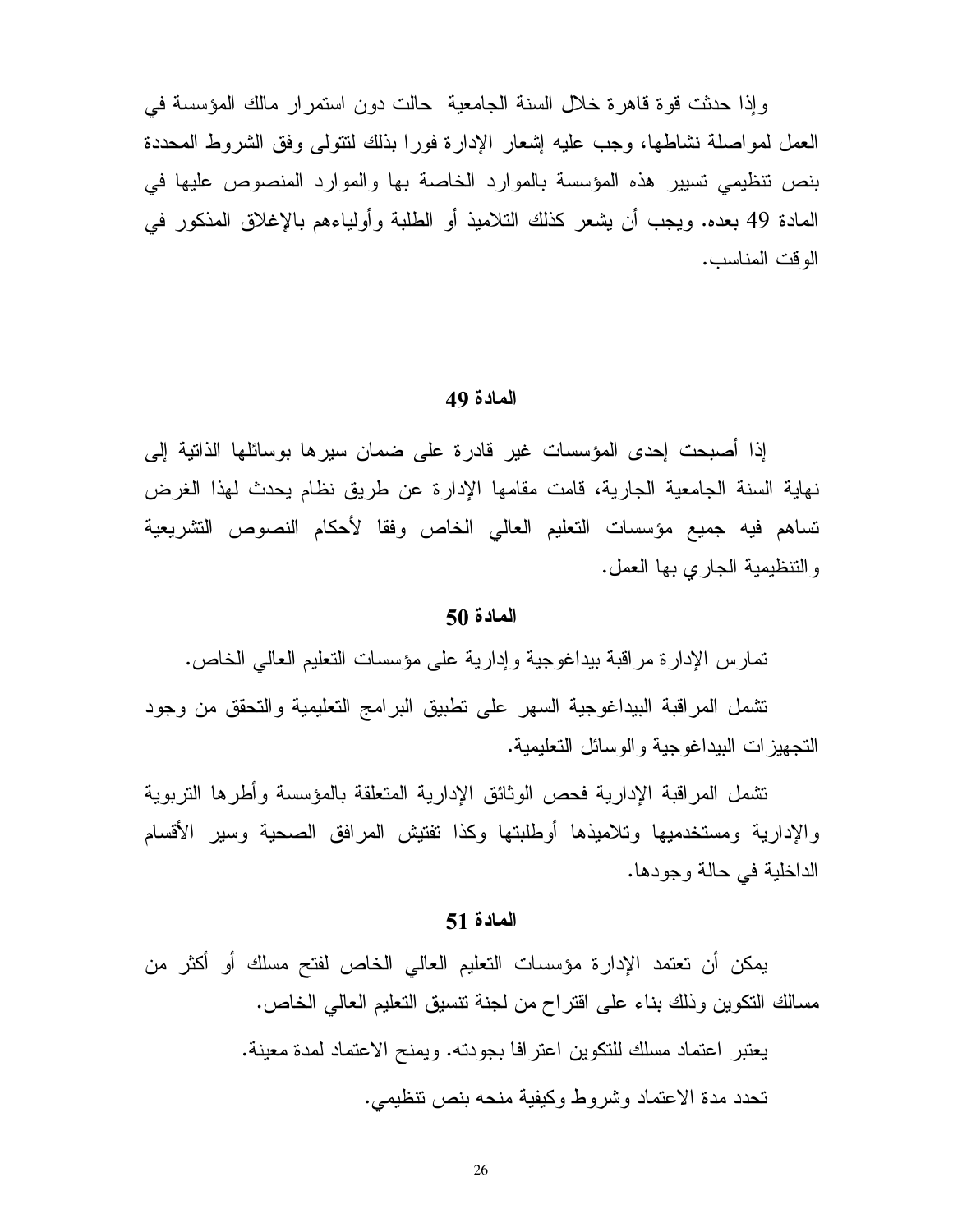#### المادة 52

يمكن أن نقبل الشهادات المسلمة عن مسالك النكوين المعتمدة للمعادلة مع الشهادات الوطنية وفقا لإجراءات تحدد بنص نتظيمي.

#### المادة 53

يعتبر اعتراف الدولة بإحدى مؤسسات التعليم العالى الخاص بمثابة إشهاد على المستوى العالمي لجودة النكوينات المدرسة بهذه المؤسسة، ويعلن عن هذا الاعتراف بعد يتخذ استطلاع رأى اللجنة الوطنية لتتسيق التعليم العالبي.

تحدد بنص نتظيمي الشروط والكيفيات التي يتم بموجبها اعتراف الدولة بالمؤسسة وشر وط سجبه.

#### المادة 54

يؤشر رئيس الجامعات الذي يعين بنص نتظيمي، على الشهادات المسلمة من مؤسسات التعليم العالي الخاص المعترف بها من لدن الدولة.

وتقبل الشهادات المذكور ة لمعادلة الشهادات الوطنبة.

#### المادة 55

يزاول المدير التربوي لمؤسسة التعليم العالي الخاص مهامه كامل الوقت في المؤسسة التي يشرف عليها؛ ويعتبر مسؤولا عن الدراسات والنكوينات المدرسة بها.

يخضع تعيين المدير التربوي لموافقة الإدارة.

## المادة 56

تحدد بنص تنظيمي اختصاصات المدير النربوي والشروط المطلوبة لتعيينه بعد استطلاع ر أي لجنة نتسبق التعليم العالمي الخاص.

## المادة 57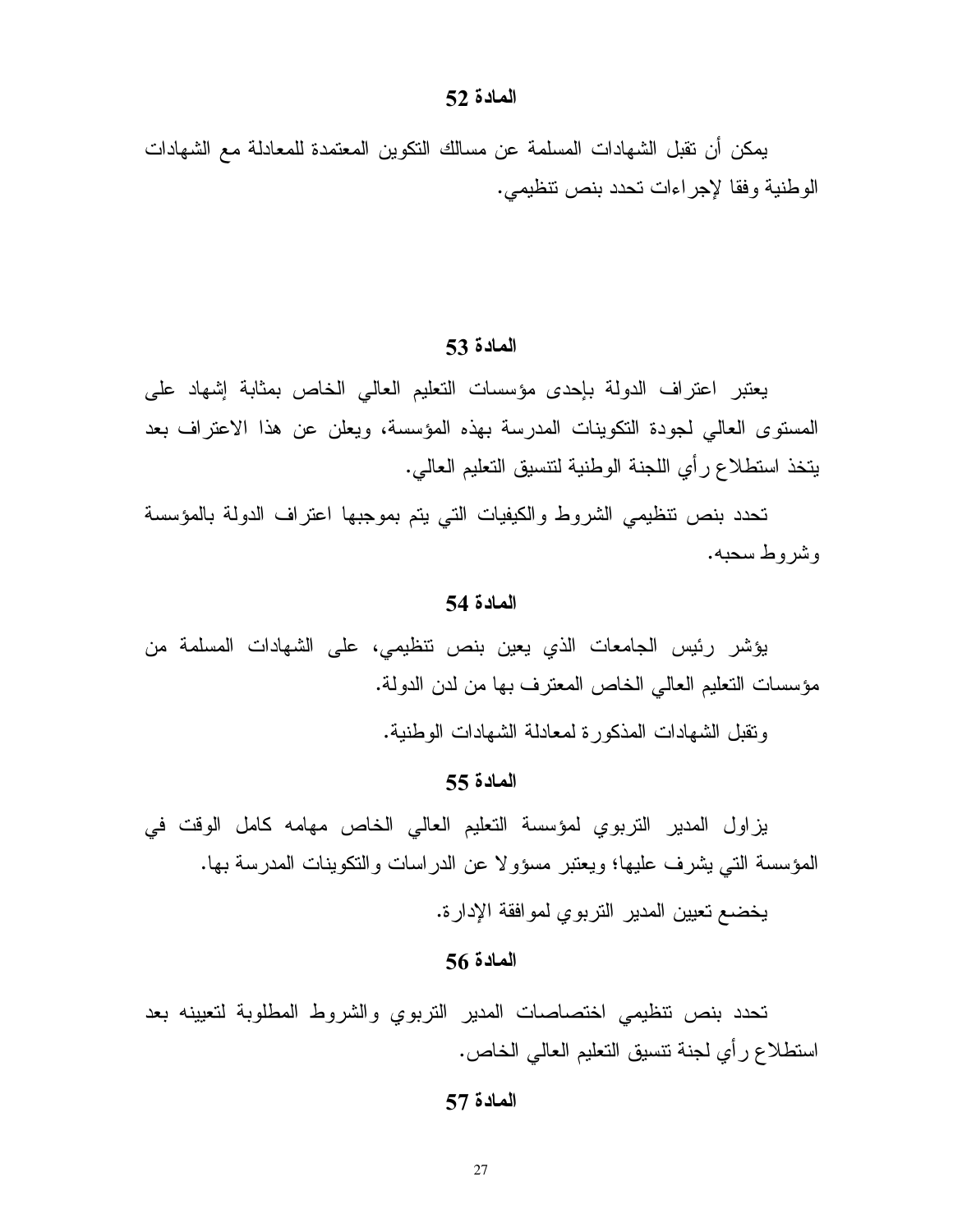يجب أن نتوفر مؤسسات التعليم العالي الخاص على أساتذة قارين بتناسب عددهم ومؤهلاتهم مع طبيعة التكوينات التي يدرسونها ومدتها .

وبمكن أن يساهم في النكوين المذكور أسانذة مؤسسات النعليم العالمي العام أومهنيون بِنَوفِرونِ علي الأهلية المعترِف بها فيما بِنعلق بِأصناف النعليم الخاصة أو المتخصصة.

وتحدد بنص نتظيمي كيفيات تطبيق أحكام هذه المادة.

المادة 58

يمكن أن يلحق الموظفون العموميون لدى مؤسسات للنعليم العالمي الخاص وفقا لأحكام النصوص النشريعية الجارى بها العمل.

## المادة 59

يجوز لمؤسسات النعليم العالى الخاص أن نقدم طلبتها للامتحانات ولمراقبة المعلومات في إحدى مؤسسات التعليم العالمي العام. ونبرم المؤسسات المعنية لهذه الغاية اتفاقية للنعاون مع الجامعات نحدد فيها حقوق كل طرف من الطرفين وواجبانه.

#### المادة 60

يقبل طلبة التعليم العالي الخاص في مؤسسات التعليم العالي العام على أساس معادلة شهاداتهم أو مستواهم وفقا لأحكام النصوص النشريعية والتنظيمية الجاري بها العمل.

تحدد بنص نتظيمي الشروط والكيفيات التي يتم بموجبها الترخيص لطلبة مؤسسات التعليم العالي الخاص المعترف بها اجتياز المباريات والامتحانات المماثلة لتخصصهم في مؤسسات النعليم العالمي العام وولوج أسلاكها.

## المادة 61

تحدث لدى السلطة الحكومية المكلفة بالتعليم العالى لجنة لتتسيق التعليم العالي الخاص نتاط بها المهام التالبة :

– إبداء رأيها في تراخيص فتح مؤسسات النعليم العالمي الخاص وكذا طلبات اعتمادها؛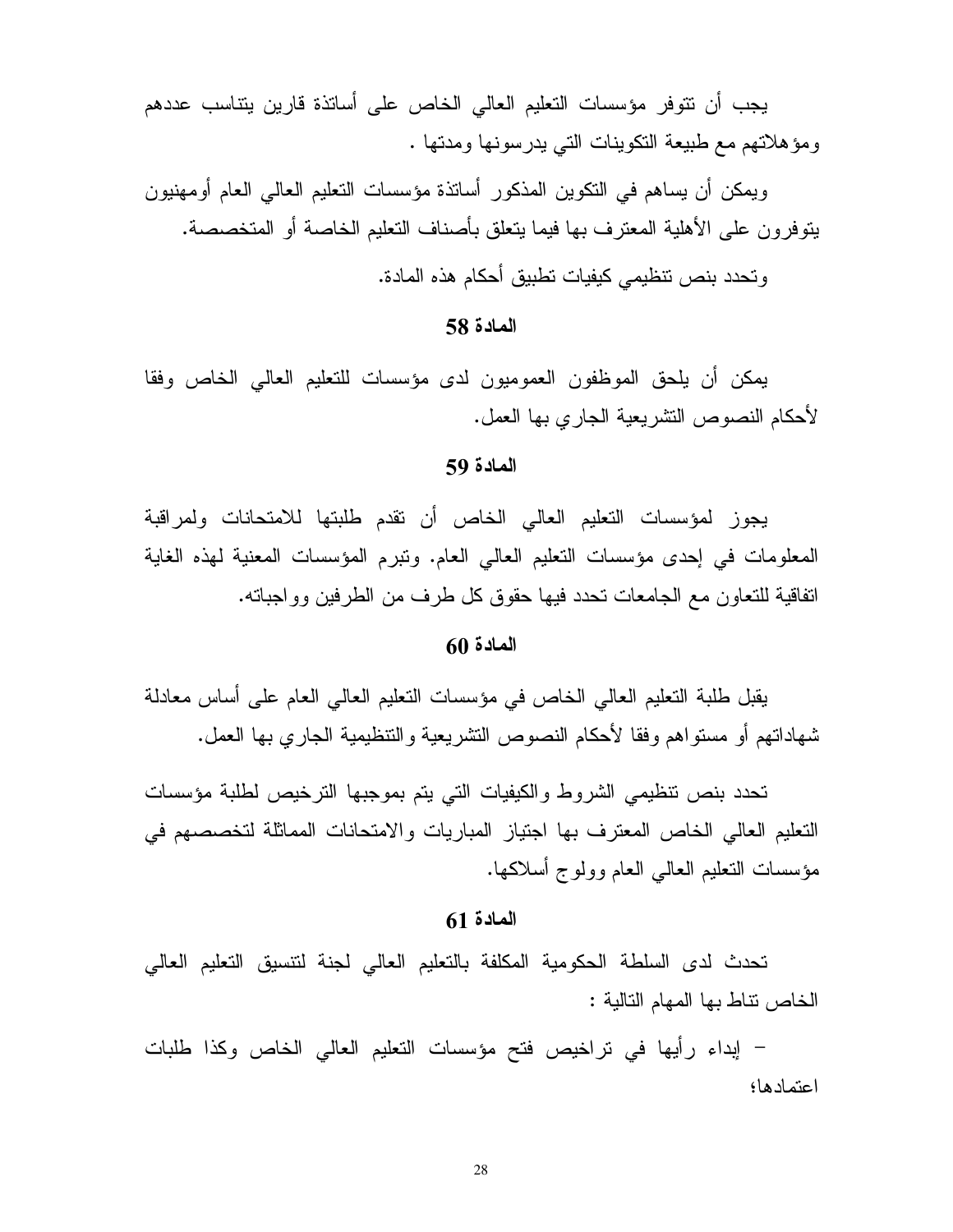– تحديد معايير الجودة بالنسبة للتعليم العالى الخاص والسهر على نشرها وتطبيقها؛ – إعداد مدونة الأداب المهنة ونتثىجيع العمل بها ونكييفها والسهر على النقيد بها؛ – وضع أليات البقظة وإعداد استرانيجيات ومخططات عمل لأجل نتمية القطاع؛

– تشجيع التعاون بين مؤسسات التعليم العالمي الخاص ومختلف الشركاء من القطاعين العام والخاص ؛

– المساهمة في ضمان تسيير كل مؤسسة من مؤسسات التعليم العالي الخاص يلاحظ قصورها أو عجزها مؤقتا أو نهائيا عن مواصلة عملها بوسائلها الخاصة وذلك وفق الشروط المقررة في المادة 49 أعلاه.

#### $62$  المادة

تضم لجنة نتسيق التعليم العالي الخاص التي نر أسها السلطة الحكومية المكلفة بالتعليم العالمي أو ممثلها أعضاء بحكم القانون وأعضاء منتخبين يمثلون مؤسسات التعليم العالمي الخاص وشخصيات من خارج هذه المؤسسات. ويحدد بنص نتظيمي تأليف اللجنة المذكورة وطريقة تعيين أعضائها أو انتخابهم وكيفية سيرها.

> ونقوم الإدارة بمهام كتابة اللجنة. ويجوز لرئيس اللجنة أن يدعو كل شخص كفء يرى فائدة في حضور ه. وتجتمع اللجنة مر ة كل ثلاثة أشهر وكلما استلزمت الظروف ذلك.

#### المادة 63

يعاقب بغرامة من خمسين ألف در هم (50.000) إلى مائة ألف در هم (100.000) كل من أقدم علمي:

– إحداث أو إدارة مؤسسة للتعليم العالي الخاص دون الحصول على الترخيص المنصوص عليه في المادة 43 أعلاه أو إبقاؤها مفتوحة أو الاستمرار في تسييرها بعد سحب التر خبص؛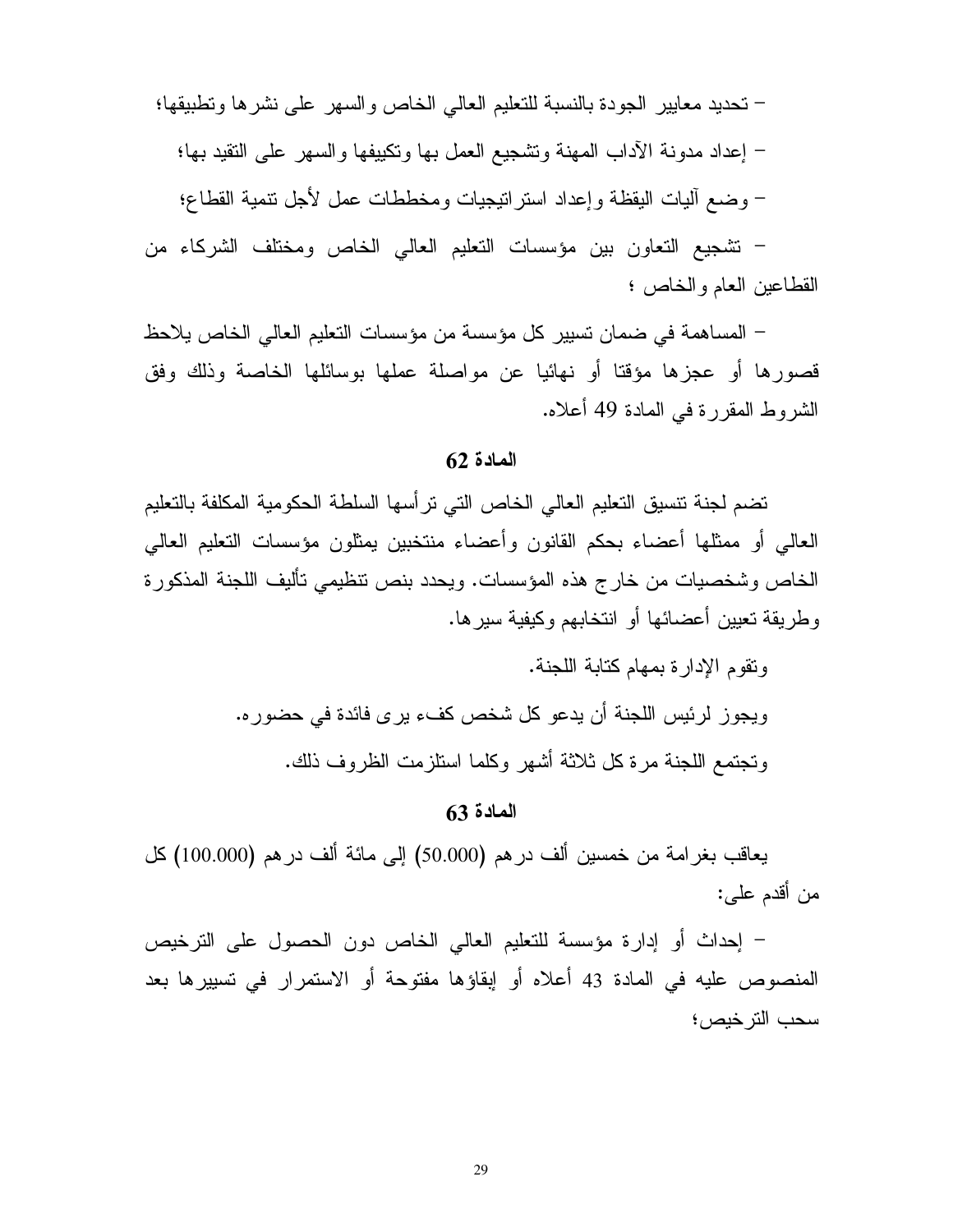- القيام دون ترخيص بتوسيع مؤسسة سبق الترخيص بإحداثها سواء تعلق هذا النوسيع بالمؤسسة نفسها أو بأحد العناصر الأساسية موضوع النرخيص الأول أو إضافة فروع إليها؛

– إغلاق المؤسسة قبل نهاية السنة الجامعية ماعدا في حالة قوة قاهرة ؛

– تغيير البر امج و الحصص المرخص بها من لدن الإدار ة؛

– تسليم شهادة غير مرخص بتسليمها من لدن الإدارة أو غير مؤشر عليها وفقا لأحكام المادة 54 أعلاه.

و في حالة العود، يضاعف المبلغ الأدني الأقصبي للغر امة.

ويمكن الحكم بحرمان مرتكب المخالفة من إحداث مؤسسة للتعليم العالي الخاص أو إدارتها لمدة لا تتجاوز عشر سنوات.

## المادة 64

يعاقب بغرامة من عشرين ألف درهم (20.000) إلى خمسين ألف درهم (50.000) كل من استخدم عن قصد بمؤسسته أستاذا لا نتوفر فيه الشروط المنصوص عليها في المادة 57 من هذا القانون.

وفي حالة العود بضاف المبلغ الأقصى للغرامة.

## $65$  ألمادة

يعاقب بغرامة من عشرين ألف درهم (20.000) إلى خمسين ألف درهم (50.000) كل مدير مؤسسة للنعليم العالى الخاص ثبت أنه لا يزاول مهامه بصورة فعلية ومنتظمة أو

تبين أنه شغل هذا المنصب دون توفره على الشروط المطلوبة أو أن ترشيحه لهذا المنصب من لدن مالك المؤسسة يكتسى طابعا صوريا، وفي هذه الحالة الأخيرة يحكم بنفس العقوبة على مالك المؤسسة.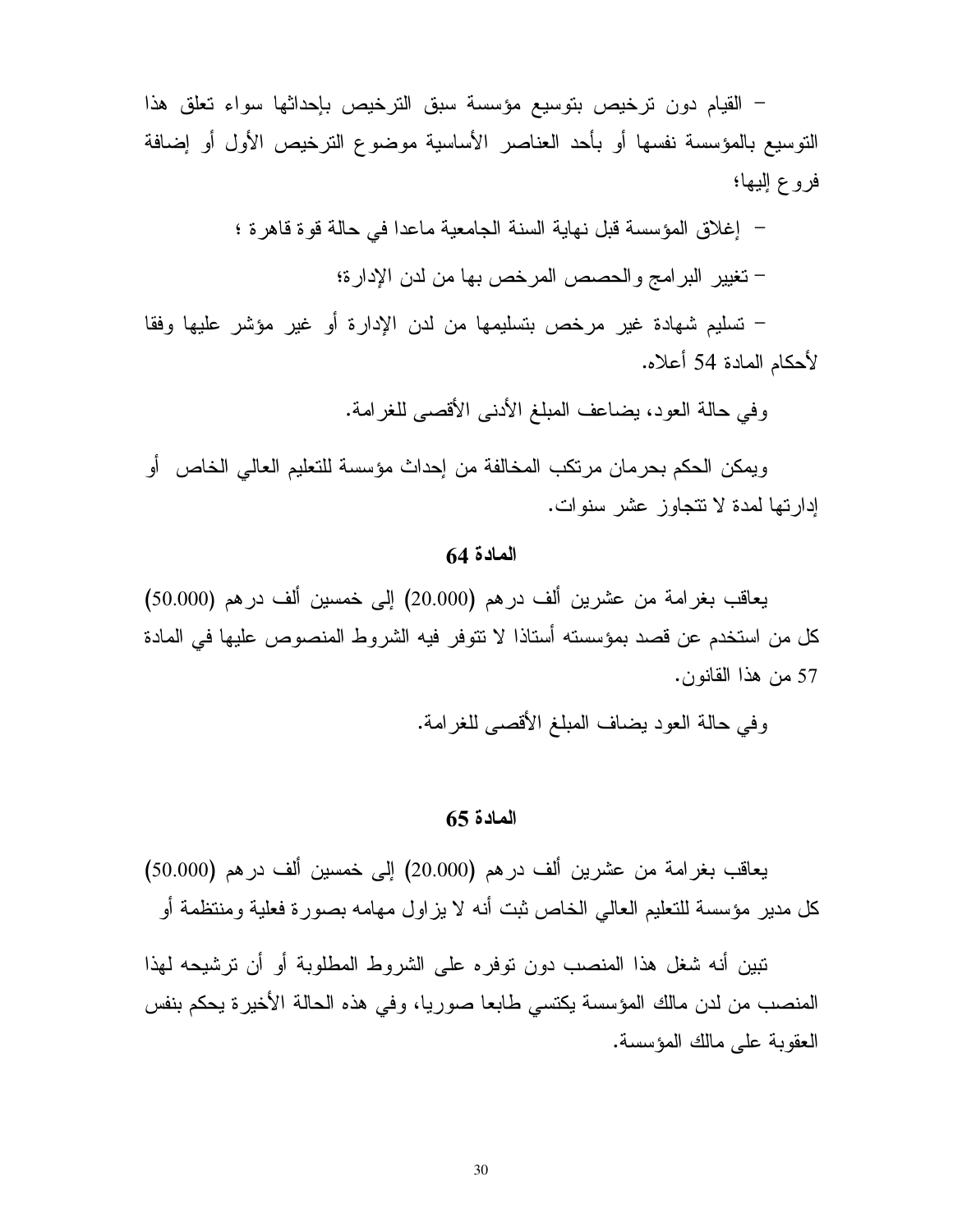يجب إضافة إلى ذلك، الحكم بحرمان مرتكب المخالفة من إدارة مؤسسة للتعليم العالمي الخاص أو العام لمدة لا تتجاوز 10 سنوات.

## المادة 66

يعاقب بغرامة من عشرين ألف درهم (20.000) إلى تسعين ألف درهم (90.000):

– كل شخص يرفض الخضوع للمر اقبة البيداغوجية أو الإدارية المنصوص عليها في المعادة 50 من هذا القانون أو يعرفل القيام بها؛

– كل شخص مالك لمؤسسة للتعليم العالي الخاص لا يطبق أحكام المادة 46 أعلاه. وفي حالة العود بضاف المبلغ الأدنبي والمبلغ الأقصبي للغرامة.

ويوجد في حالة العود كل شخص صدر في حقه حكم أصبح نهائيا بسبب إحدى المخالفات المنصوص عليها في المادنين 63 و 64 وفي هذه المادة، وقام بارتكاب مخالفة مماثلة داخل أجل خمس سنوات التالية لصدور الحكم المذكور .

## المادة 67

إضافة إلى ضباط الشرطة القضائية تعاين المخالفات لأحكام هذا القانون من لدن موظفين محلفين ذوي تكوين تربوي خاص تعينهم الإدارة لهذا الغرض.

## المادة 68

في حالة فتح مؤسسة للتعليم العالي الخاص دون ترخيص، يمكن للإدارة أن تتخذ مقرر ا بإغلاقها بوكل أمر تتفيذه إلى القوة العمومية.

ويجوز للإدارة في حالة ارتكاب مخالفة خطيرة لأحكام هذا القانون ترتب عليها إخلال بمستوى التعليم أو بشروط الصحة والنظافة المطلوبة أن تسحب الترخيص الممنوح للمؤسسة بمقرر معلل.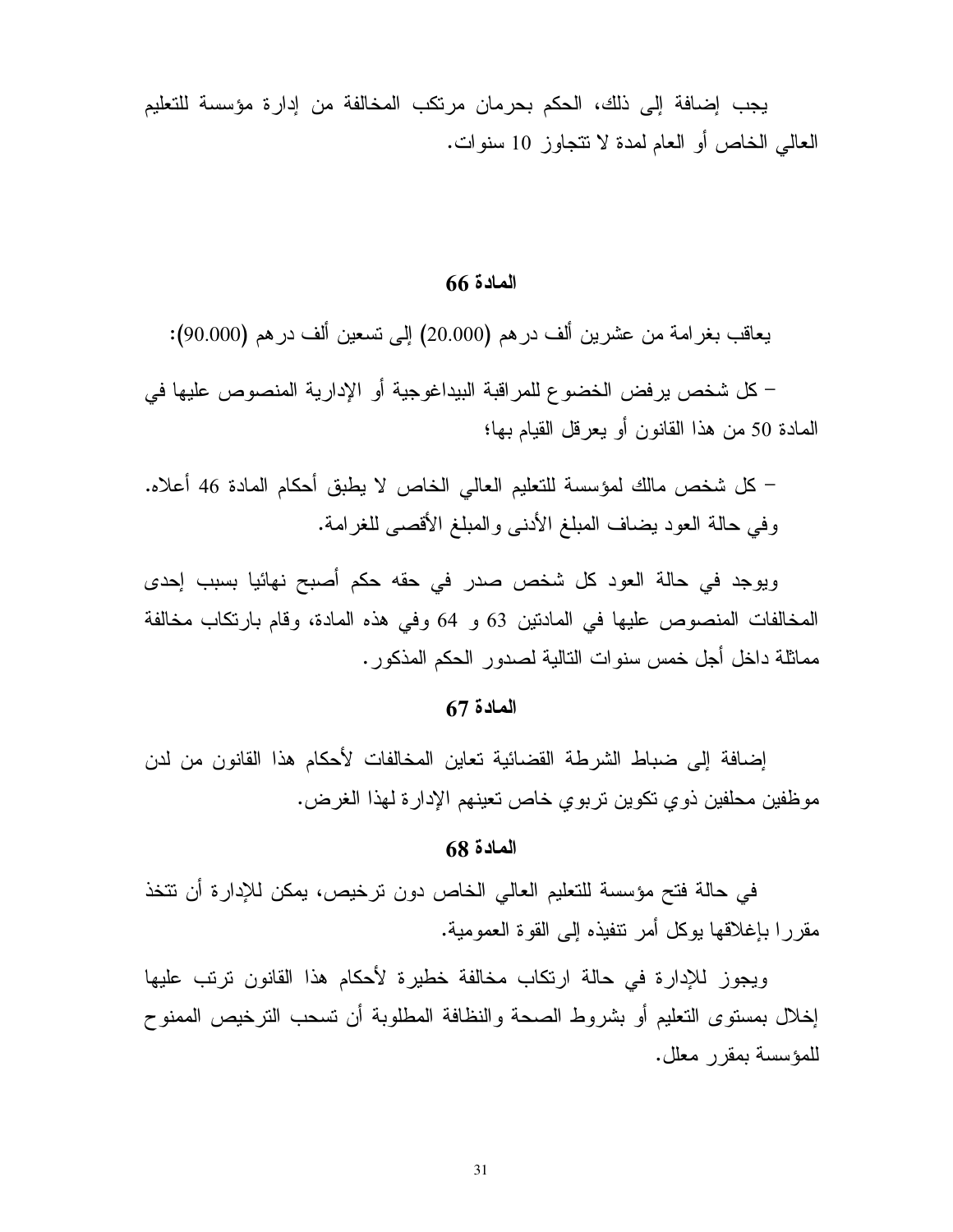وإذا نقرر سحب الترخيص قبل نهاية السنة الجامعية وجب على الإدارة تطبيق الندابير المنصوص عليها في المادة 49 أعلاه.

> الباب الثالث الطلبة الفصل الأول الحقوق والواجبات

#### المادة 69

يعتبر طلبة في مفهوم هذا القانون الأشخاص المستفيدون من خدمات التعليم والبحث والمسجلون بكيفية فانونية في مؤسسات النعليم العالمي العام والخاص قصد نحضير شهادة في التكوين الأساسي.

#### المادة 70

يتمتع كل طالب بحرية الإعلام والتعبير داخل مؤسسات التعليم العالى ومرافقها والمصالح المشتركة ما لم تخل ممارسة هذه الحرية بالسير العادي للمؤسسات والمصالح المذكورة وبالحياة الجماعية للطلبة وبمهام الأساتذة والمستخدمين الإداريين والتقنيين.

## المادة 71

يشارك الطلبة في تسيير المؤسسات التي تستقبلهم وفي تسيير مصالح الأعمال الاجتماعية وفق الشروط المقررة في هذا القانون والنصوص المتخذة لتطبيقه.

ويشاركون كذلك في نتظيم الأنشطة الثقافية والرياضية في إطار جمعيات مؤسسة بكيفية قانونية ومسيرة طبقا لأنظمتها الخاصة، ويمكن أن نستفيد الجمعيات المذكورة من دعم الدولة المادي والمالبي.

#### المادة 72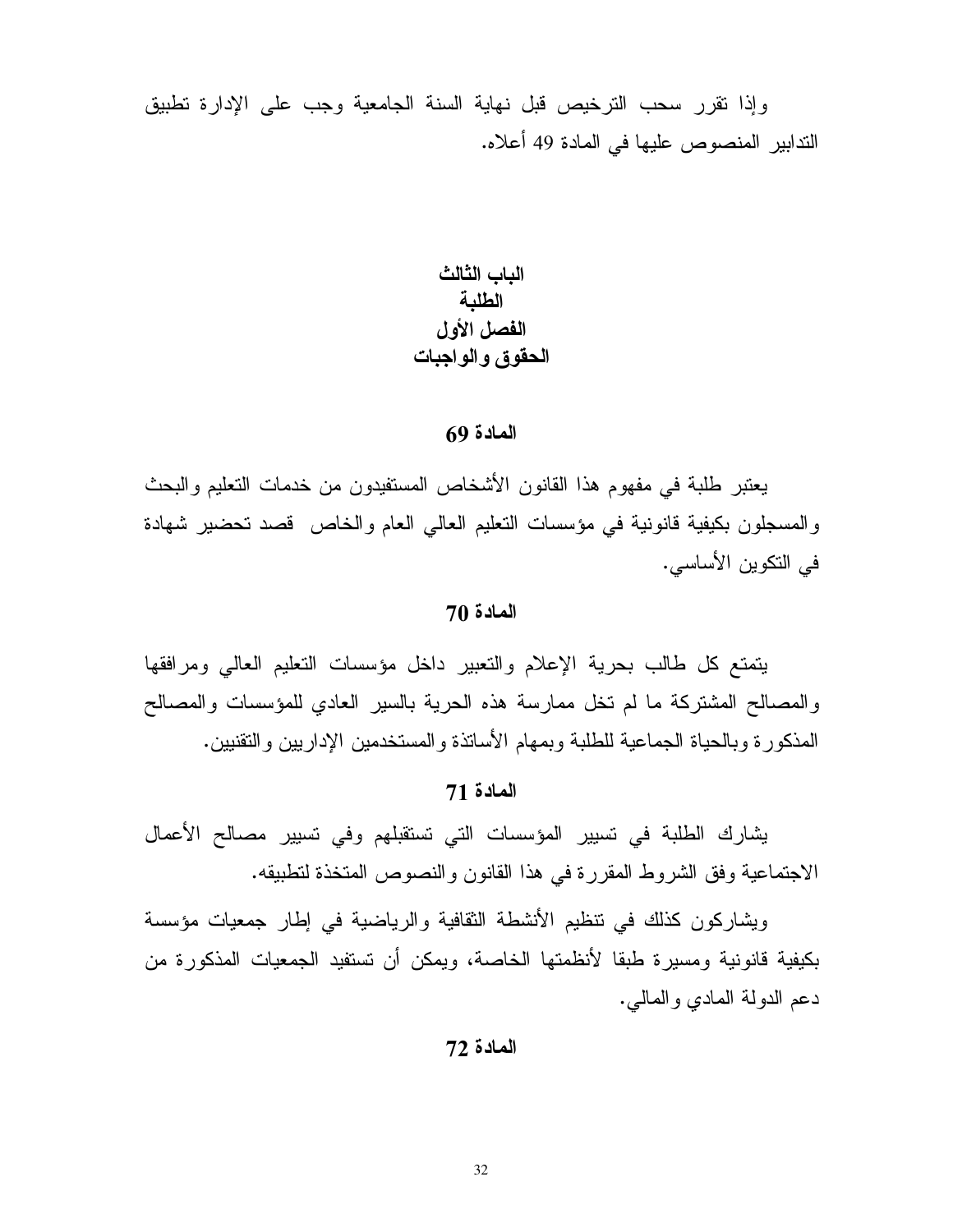يجوز للطلبة أن ينتظموا وفق القوانين والأنظمة الجاري بها العمل في جمعيات أو منظمات تهدف إلى الدفاع عن مصالحهم.

#### المادة 73

يجب على الطلبة النقيد بالنظام الداخلي لمؤسسات النعليم ولمصالح الأعمال الاجتماعية التي تستقبلهم.

ودون إخلال بتطبيق أحكام النصوص التشريعية والتنظيمية الأخرى، فإن الأعمال المخالفة لهذه الأنظمة تعرض مرتكبيها لعقوبات تأديبية وفق مسطرة وتدرج يحددان بنص نتظيمي.

## المادة 74

يجب أن نتخذ ندابير خاصة لفائدة الطلبة الذين يو اجهون صعوبات بدنية أو نفسية أو إدراكية في المؤسسات التي تستقبلهم وذلك وفقا للأحكام النشريعية والتنظيمية المتعلقة بحماية الأشخاص المعاقين.

# الفصل الثاني الخدمات الاجتماعية الخاصة بالطلبة

#### المادة 75

الخدمات الاجتماعية للطلبة هي الخدمات المقدمة إليهم في إطار الحياة الجامعية ولاسيما ما يتعلق منها بالإيواء والإطعام والتغطية الصحية والمنح والقروض الدراسية.

تمول الخدمات الاجتماعية المقدمة للطلبة بإعانات مالية تمنحها الدولة والجماعات المحلية أو بمؤسسات التعليم العالمي، وبمساهمة المستفيدين وكل مساهمة تطوعية من أشخاص طبيعيين أو معنويين.

## المادة 76

نقيم الدولة لفائدة الطلبة، طبقا للنصوص التشريعية والتنظيمية المعمول بها: – نظام منح لفائدة الطلبة المستحقين المعوزين ؛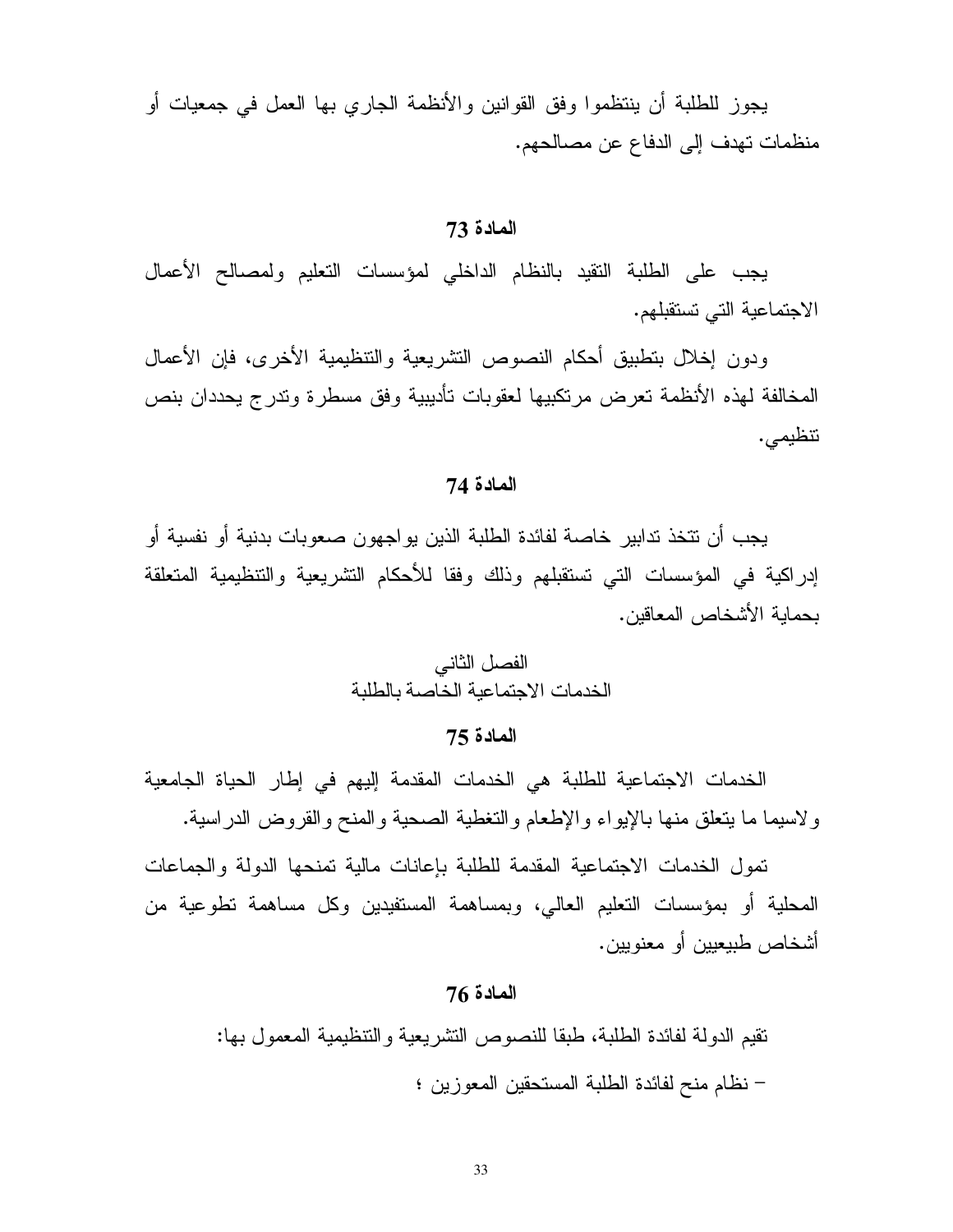– نظام قروض دراسية بشروط تفضيلية في إطار العلاقة مع الأبناك؛

– مؤسسة لإيواء وإطعام المستحقين منهم وذلك في إطار تشارك مع الجماعات المحلية والمهنبين التابعين للقطاع؛

> – نظام تغطية صحية وتأمين عن المرض. الباب الرابع أجهز ة المر اقبة

## المادة 77

يخضع نظام التعليم العالي في مجمله لتقييم منتظم ينصب على مردوديته الداخلية والخارجية ويشمل جميع الجوانب البيداغوجية والإدارية والبحث. ويرتكز هذا التقييم بالإضافة إلى التدقيقات البيداغوجية والمالية والإدارية على التقييم الذاتي لكل مؤسسة للتربية والتكوين وعلى الاستطلاع الدوري لآراء الفاعلين التربويين وشركائهم في أوساط الشغل والعلوم والنقافة والفنون.

تقدم الحكومة أمام مجلسي البرلمان بمناسبة مناقشة قانون المالية للسنة تقريرا عن الحالة والنتائج والأفاق النبي نفرزها عمليات النقييم المشار إليها أعلاه.

ويقوم رؤساء الجامعات ومديرو مؤسسات النعليم العالمي المشار إليها في المادة 25 أعلاه، كل واحد منهم فيما يخصه، بتقديم تقرير مماثل لأجل مناقشته من لدن المجلس الجهو ي المعنى وذلك في شهر سبتمبر من كل سنة.

ونعنى السلطنان الحكومينان المكلفنان بالنعليم العالي وبنكوين الأطر بنشر ملخص للتقريرين المشار إليهما أعلاه على الصعيدين الوطني والجهوي قصد نيسير اطلاع الرأي العام عليهما.

## المادة 78

نضـع مؤسسات النعليم الـعالـي الـعام والـخاص نظـامـا للنقييم الذاتـي.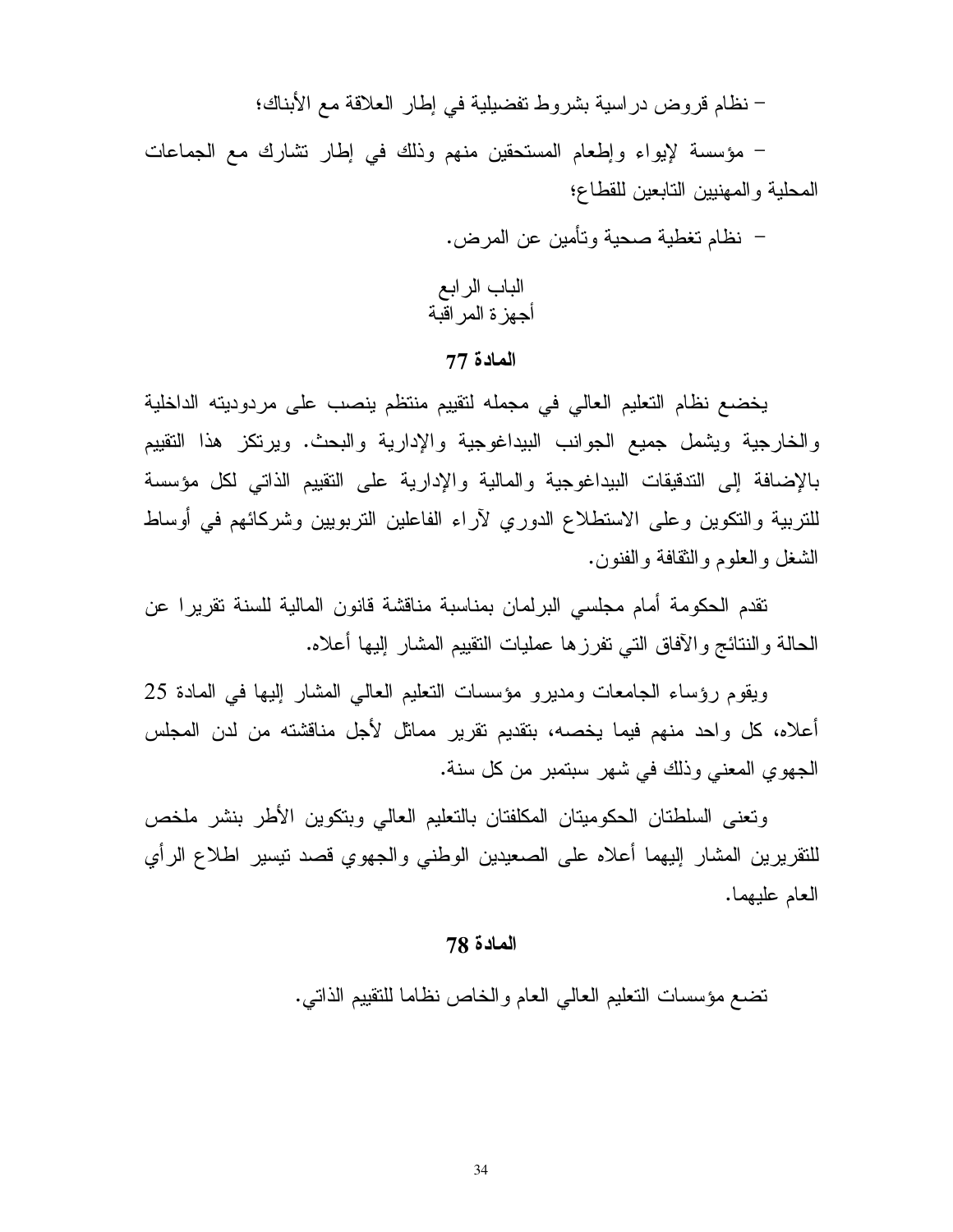تحدث أجهزة مراقبة متخصصة تتمتع بقدر كاف من الاستقلال الذاتي وحرية التصرف من أجل إنجاز عمليات التدقيق والنقييم المنصوص عليهما في المادة 77 أعلاه، منها بصفة خاصة هيأة وطنية للتقييم ومرصد للنوفيق بين الدراسات العليا والمحيط الاقتصادي والمهنى .

#### المادة 80

تحدد بنص نتظيمي الإجراءات والشروط المتعلقة بعمليات النقييم المنصوص عليها في المادة 77 أعلاه.

## المادة 81

تحدث لجنة وطنية لنتسبق النعليم العالى يعهد إليها بما يلي:

– إبداء الرأي فيما بنعلق بإحداث الجامعات أو أي مؤسسة أخرى للنعليم العالمي العام أو الخاص؛

– تحديد معايير وأليات التصديق المتبادلة لبرامج الدراسات واعتمادها؛

– نتسيق معايير قبول الطلبة وتسجيلهم في مختلف الأسلاك وكذا معايير التقييم المستمر والامتحانات ومناقشة وقبول البحوث العلمية؛

#### المادة 82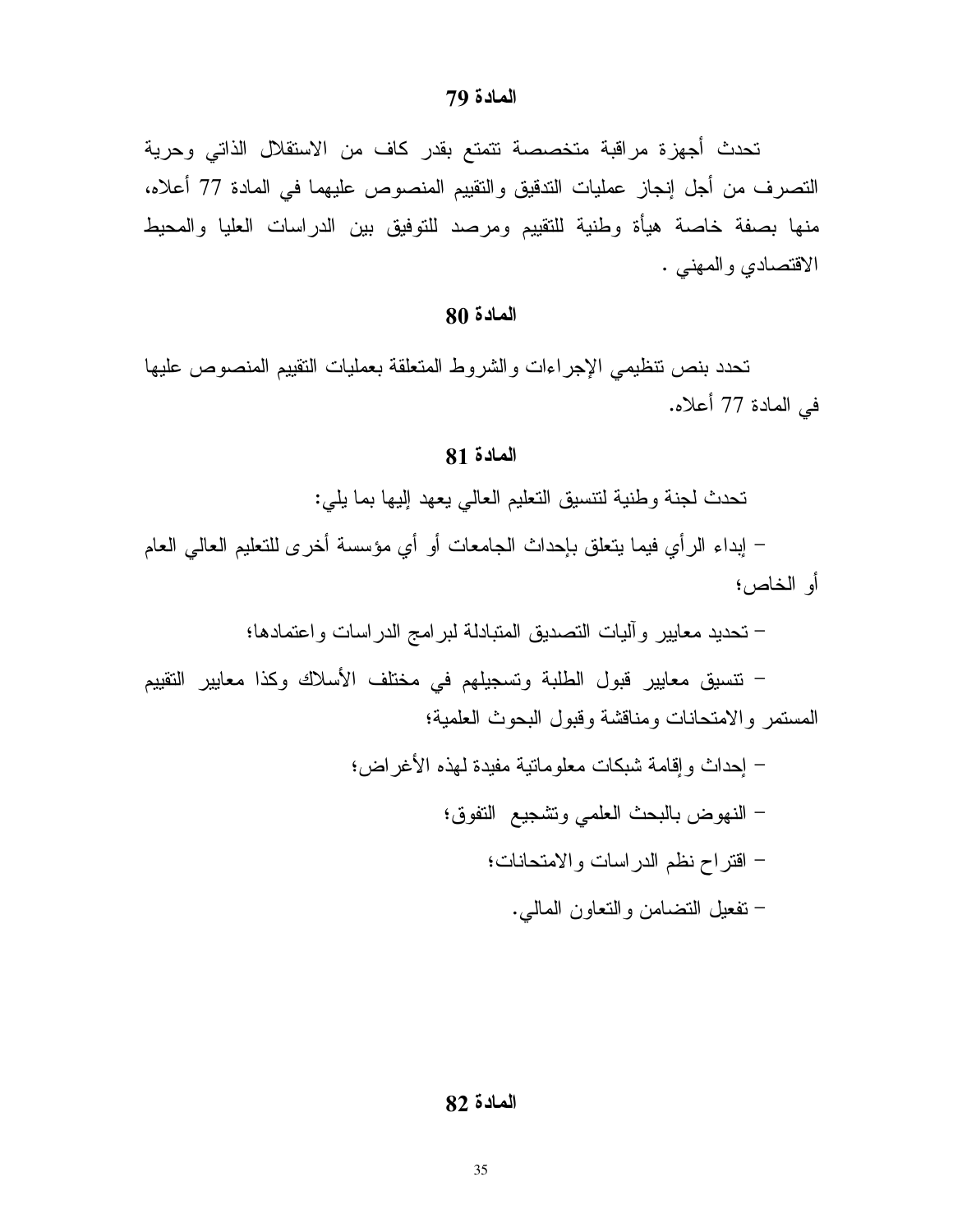يحدد بنص نتظيمي نتظيم اللجنة الوطنية لنتسيق التعليم العالى وكيفيات سيرها.

دون إخلال بالتدابير المقررة في النصوص النشريعية الجاري بها العمل تستفيد مؤسسات التعليم العالي من تحفيزات جبائية خاصة فيما يتعلق بعمليات اقتناء سلع التجهيز والعقارات اللازمة لمزاولة مهامها.

## المادة 84

يوضع نظام جبائي ملائم وتحفيزي قصد نشجيع إحداث مؤسسات للتعليم العالى ذات منفعة عامة والتي تستثمر مجموع فائضها في نتمية التعليم وتحسين جودته.

## المادة 85

تمنح التدابير التحفيزية المنصوص عليها في المادنين 33 و 84 أعلاه في إطار اتفاقيات نبرم بين الإدارة والمؤسسات المستفيدة التي تخضع لنقييم دوري لنتائجها التربوية ولتسيير ها الإداري والمالبي.

## المادة 86

يستفيد من تحفيزات جبائية خاصة الأشخاص الطبيعيون أو المعنويون الذين يستثمرون في بناء أحياء أو إقامات أو مركبات جامعية.

#### المادة 87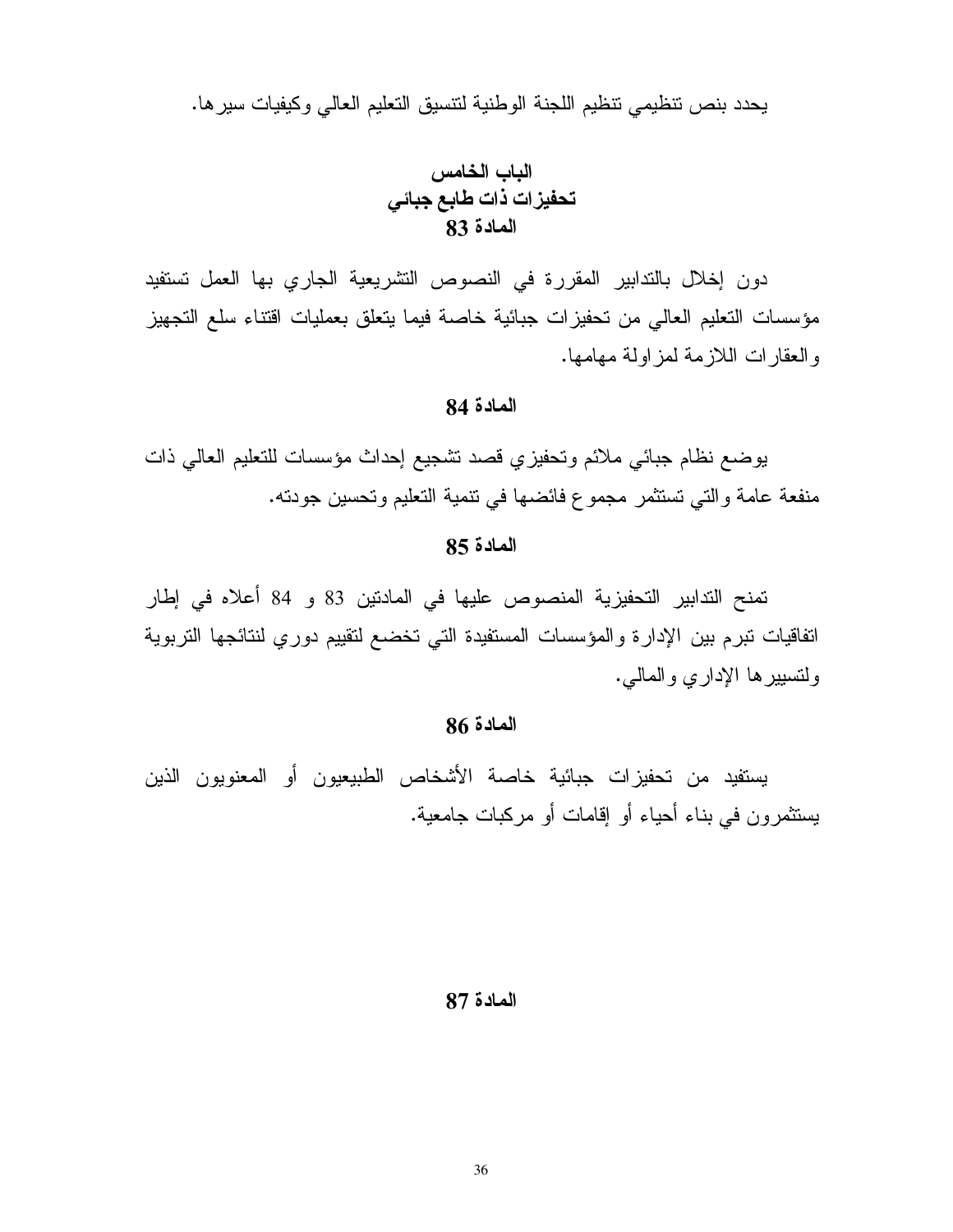تمدد التحفيزات الجبائية المنصوص عليها لفائدة الطلبة برسم الفوائد المستحقة على القروض المخولة لهم لمتابعة دراستهم من قبل المؤسسات البنكية على الفوائد المستحقة على القروض المخولة لهم من لدن شركات النمويل.

## المادة 88

يمكن أن تمنح خصوم من الأساس الخاضع للضريبة العامة على الدخل عن حقوق ومصاريف الدراسة أو النكوين في إطار الشروط وفي نطاق الحدود المقررة بقانون المالية.

## المادة 89

تحدد في قانون للمالية الإجراءات التطبيقية للأحكام المنصوص عليها في المواد من 83 إلى 88 أعلاه.

## الباب السادس أحكام ختامية و انتقالية

## المادة 90

ينقل موظفو الدولة المزاولون عملهم في الجامعات والمؤسسات الجامعية بتاريخ العمل بهذا القانون إلى الجامعات التي يعملون بها. وفي انتظار المصادقة على النظام الأساسي الخاص بمستخدمي الجامعات المنصوص عليه في المادة 17 أعلاه، يظل موظفو الدولة المشار إليهم أعلاه خاضعين للأنظمة الأساسية الخاصة بهم.

## المادة 91

لا يجوز بأي حال من الأحوال أن نكون الوضعية التي يخولها النظام الأساسي الخاص بمستخدمي الجامعات للموظفين المنقولين عملا بالمادة 90 أعلاه أقل من الوضعية النظامية التي كان المعنيون بالأمر يستفيدون منها في تاريخ نقلهم.

#### المادة 92

تعتبر الخدمات المنجزة من لدن الموظفين المذكورين في المادة 90 أعلاه في الجامعات و المؤسسات الجامعية و الإدار ة كما لو أنجزت بالجامعات.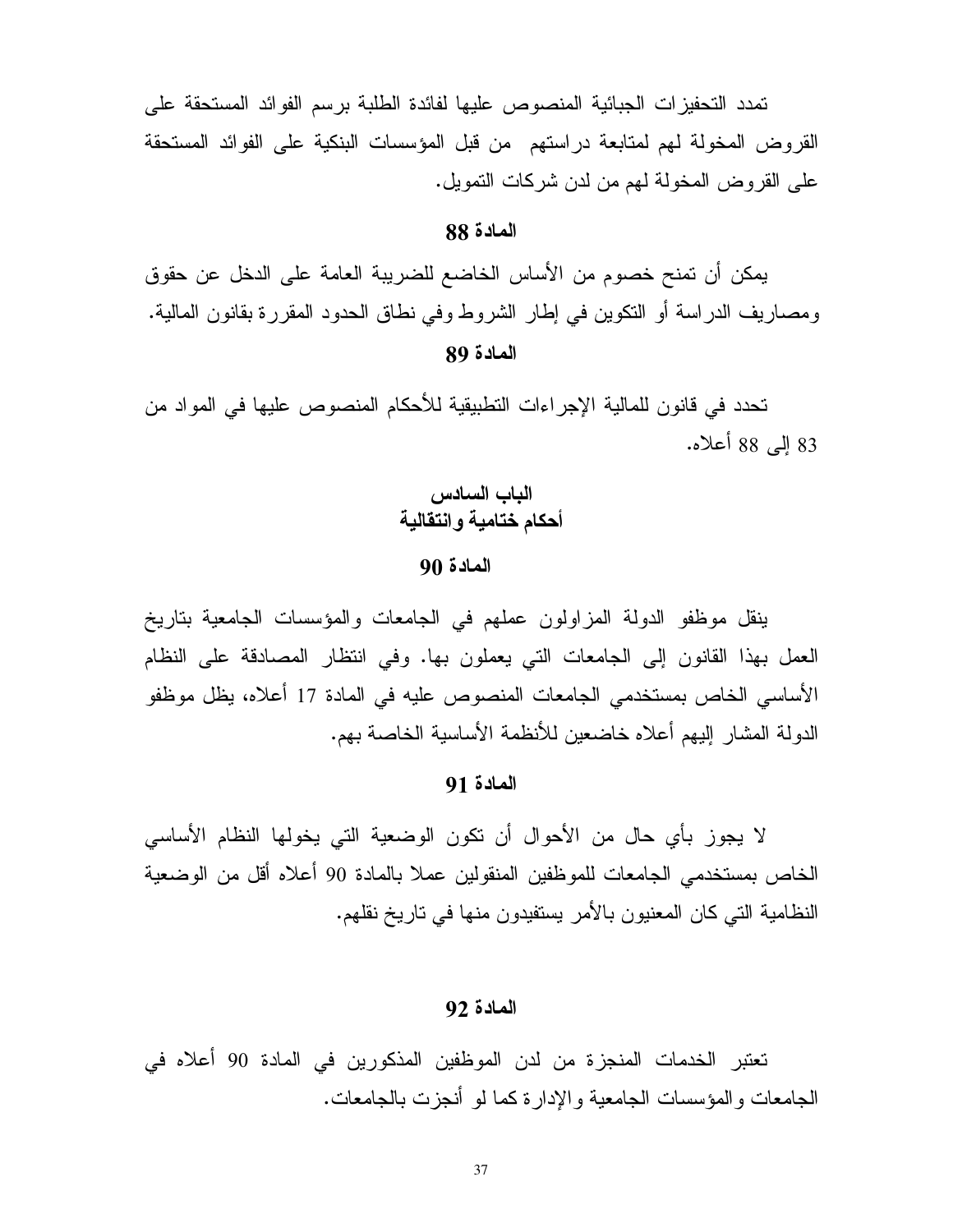#### المادة 93

يواصل المستخدمون المنقولون أو المدمجون في الجامعات نطبيقا لأحكام هذا الباب انخر اطهم برسم نظام المعاشات في الصناديق التي كانوا يشتركون فيها بتاريخ دخول هذا القانون حيز النتفيذ وذلك بالرغم من جميع الأحكام المنافية.

### المادة 94

يدمج الأساتذة الباحثون المزاولون عملهم بالإدارة والموظفون الموجودون في وضعية إلحاق بتاريخ دخول هذا القانون حيز التتفيذ بطلب منهم في أطر الجامعات التي كانوا منتمين إليها وفق الشروط التي يحددها في النظام الأساسي الخاص بمستخدمي الحامعات.

## المادة 95

لا يجوز بأى حال من الأحوال أن تكون الوضعية النظامية التي يخولها النظام الأساسي الخاص بمستخدمي الجامعات للموظفين المدمجين المشار إليهم في المادة 94 أعلاه أقل من وضعيتهم النظامية عند ناريخ إدماجهم.

وتعتبر الخدمات المنجزة من لدن الموظفين المشار إليهم في المادة 94 أعلاه قبل إدماجهم في الجامعات كما لو أنجزت في بالجامعات.

## المادة 96

من أجل تمكين الجامعات من القيام بالمهام المسندة إليها، تفوت لها الدولة بالمجان كامل ملكية المنقولات والعقارات النابعة لملكها الخاص والضرورية لمزاولة أنشطتها.

ولا يترتب عن هذا التفويت استيفاء أي ضريبة أو رسم كيفما كانت طبيعته.

#### المادة 97

تحدد قائمة المنقولات والعقارات النابعة لملك الدولة الخاص والمشار إليها في المادة 96 أعلاه بموجب مرسوم.

#### المادة 98 :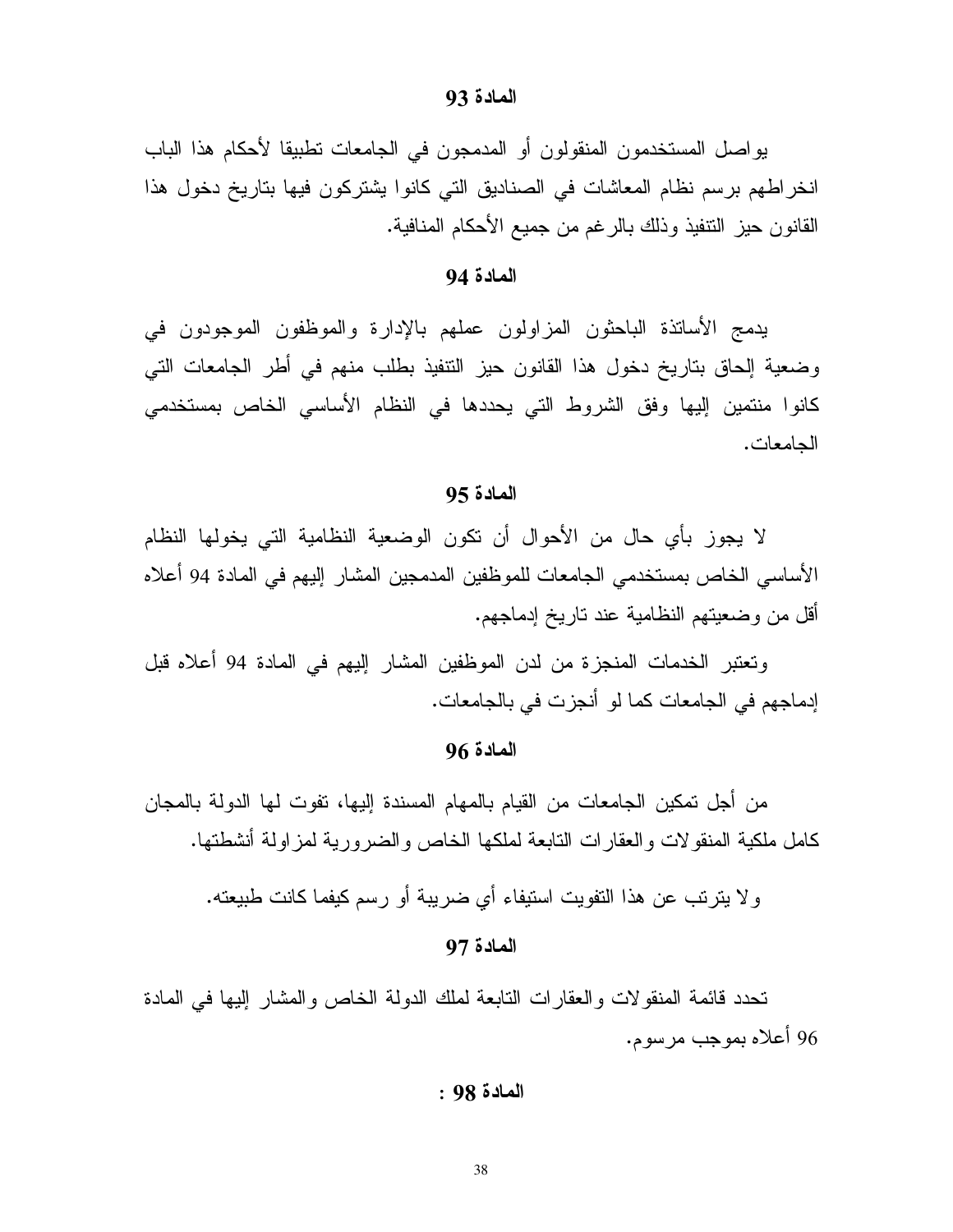I – يدخل هذا القانون حيز التنفيذ ابتداء من تاريخ نشر ه بالجريدة الرسمية.

غير أنه وبصفة انتقالية تدخل أحكام هذا القانون المتعلقة بالجامعات والمؤسسات الجامعية حيز التنفيذ بكيفية تدريجية خلال أجل لا يتعدى ثلاث سنوات ابتداء من التاريخ المذكور مع مراعاة أحكام الفقرة النالية بعده.

تبقى سارية المفعول خلال فترة الثلاث سنوات المذكورة وكلما اقتضت الحاجة ذلك أحكام الظهير الشريف بمثابة قانون رقم 1.75.102 بتاريخ 13 من صفر 1395 (25 فبراير 1975) المنعلق بتنظيم الجامعات، كما وقع نغييره نتميمه وكذا النصوص المنخدة لتطبيقه.

II – نتسخ ابتداء من تاريخ دخول هذا القانون حيز النتفيذ أحكام القانون رقم 15.86 I المعتبر بمثابة النظام الأساسي للتعليم الخاص وذلك فيما يتعلق بمؤسسات التعليم العالبي الخاص .

على مؤسسات التعليم العالي الخاص المرخص لها قبل نشر هذا القانون بالجريدة الرسمية أن نقوم بتسوية وضعيتها وفقا لأحكامه خلال أجل لا يتعدى ثلاث سنوات ابتداء من ناريخ دخول النصوص المتخذة لتطبيقه والمتعلقة بالنعليم العالي الخاص حيز النتفيذ وإلا اعتبرت التراخيص المسلمة لها لاغية. وكل استمرار في مزاولة نشاطها يعرض مالكيها للعقوبة المقررة في هذا القانون.

#### المادة 99

لا نطبق أحكام هذا القانون على جامعة الأخوين والمؤسسات العسكرية للنكوين العالي ومؤسسات النكوين المهنى التي تظل خاضعة للنصوص التي تتظمها.

#### المادة 100

نتم إعادة هيكلة النعليم العالمي على مدى ثلاث سنوات وبتشاور موسع بين مختلف الفاعلين بمجموع أسلاك النعليم العالمي ومؤسسانه وبين شركائهم فبي مجالات العلم والنقافة و الحياة المهنية وذلك من أجل :

– تجميع مختلف مكونات التعليم لما بعد البكالوريا و أجهزته المتفرقة حاليا وتحقيق نتسبق وثبق بينها على صعيد كل جهة؛